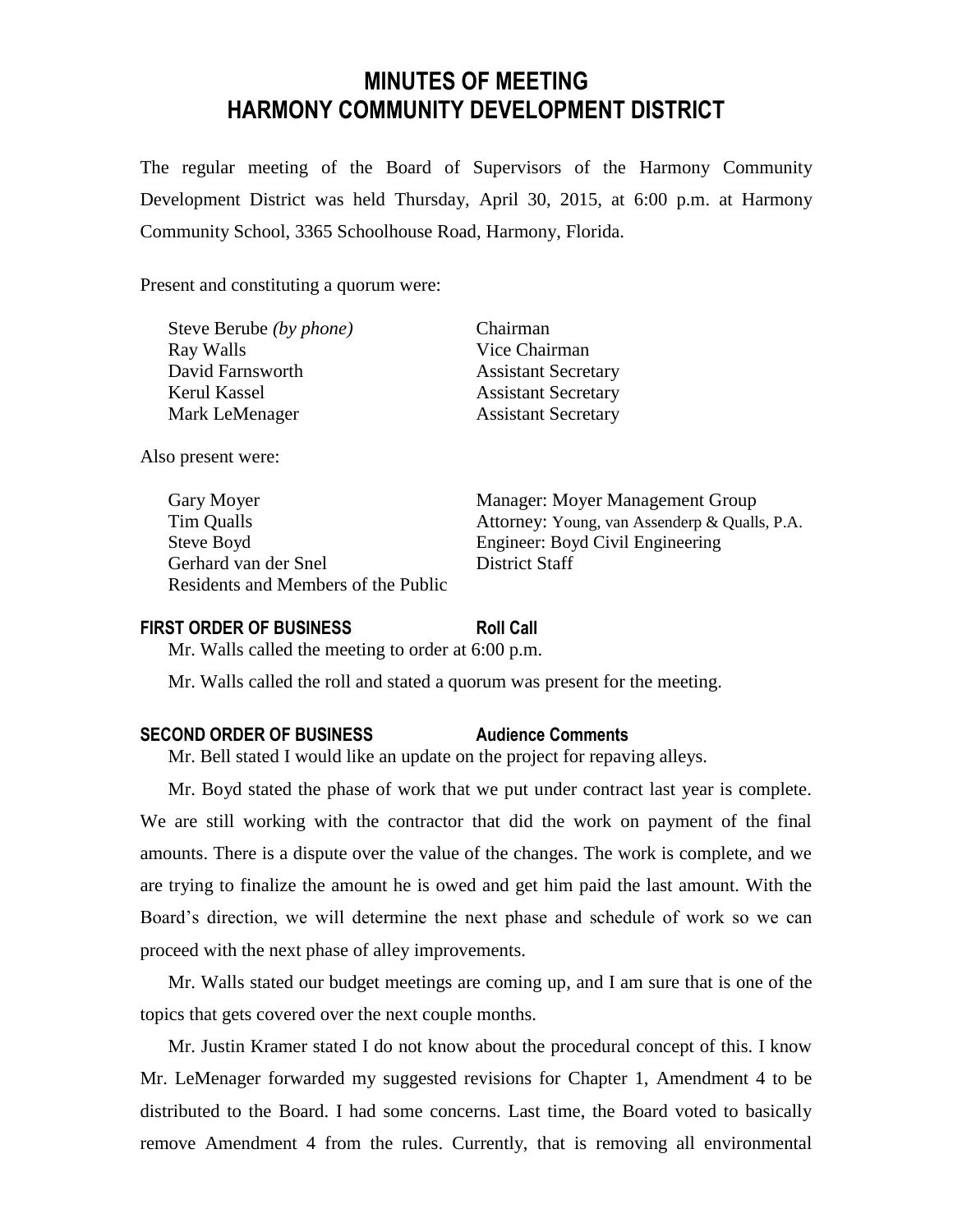considerations from the rules and regulations of the CDD Board. My concern is that this community was founded on environmental considerations and living with nature. We just sent out a survey where over 70% of people cite environmental concerns as a reason for moving here, and over 90% feel it is very important to living here and the quality of life in Harmony. There has been a lot of back and forth with CDD Board members. I met with most of you personally to discuss this concept with you. There are some concerns about language. The language of this current amendment is not ideal, but in the current timeframe we have, it is difficult to deal with it. Some of the questions were to the validity of being able to do anything about this or for the rules having teeth. The Statues dictate pretty specifically about our ability to create rules like this. Within any rule that we would create, this would be something that would allow us to take action in the procedures and in the guidelines of the Harmony CDD Board, such as landscaping, water treatment, pond treatment, and so forth. It is very important for us to take action and know that we are preserving our environment here in the community to make sure that what we all signed into, paid money for, and came together as important to us is preserved, not just what we home owners do but also what the CDD does, as a representative of us, with regard to District policies and procedures. I issued my suggested amendment, which is a rough draft of what we would like for it to say. It was the best we could do within the truncated timeline that we had. If we can have more time, that would be better. As it stands now, I would like to not lose all of that text.

Mr. Moyer stated the rule adoption process is not quick. You have more time to refine what you are doing to present to the Board. We will have additional workshops, and we need to have an advertised public hearing. It is not something that will happen tonight or probably in the next month or two. We have gone through this process several times, and based on past history, the Board wants to get this right. Everyone will be afforded the opportunity to make comments. You are certainly encouraged to do so if you want to refine what you have given to the Board.

Mr. Walls stated Mr. Moyer is right. I would say we are at least two to three months out before we have our public hearing. I heard Mr. Kramer's comments and I met with him. I heard from some other residents, as well. What I do not understand is the idea that getting rid of this rule has anything to do with how we operate in terms of the environment. This rule, from my perspective, has one mandate, which is that we should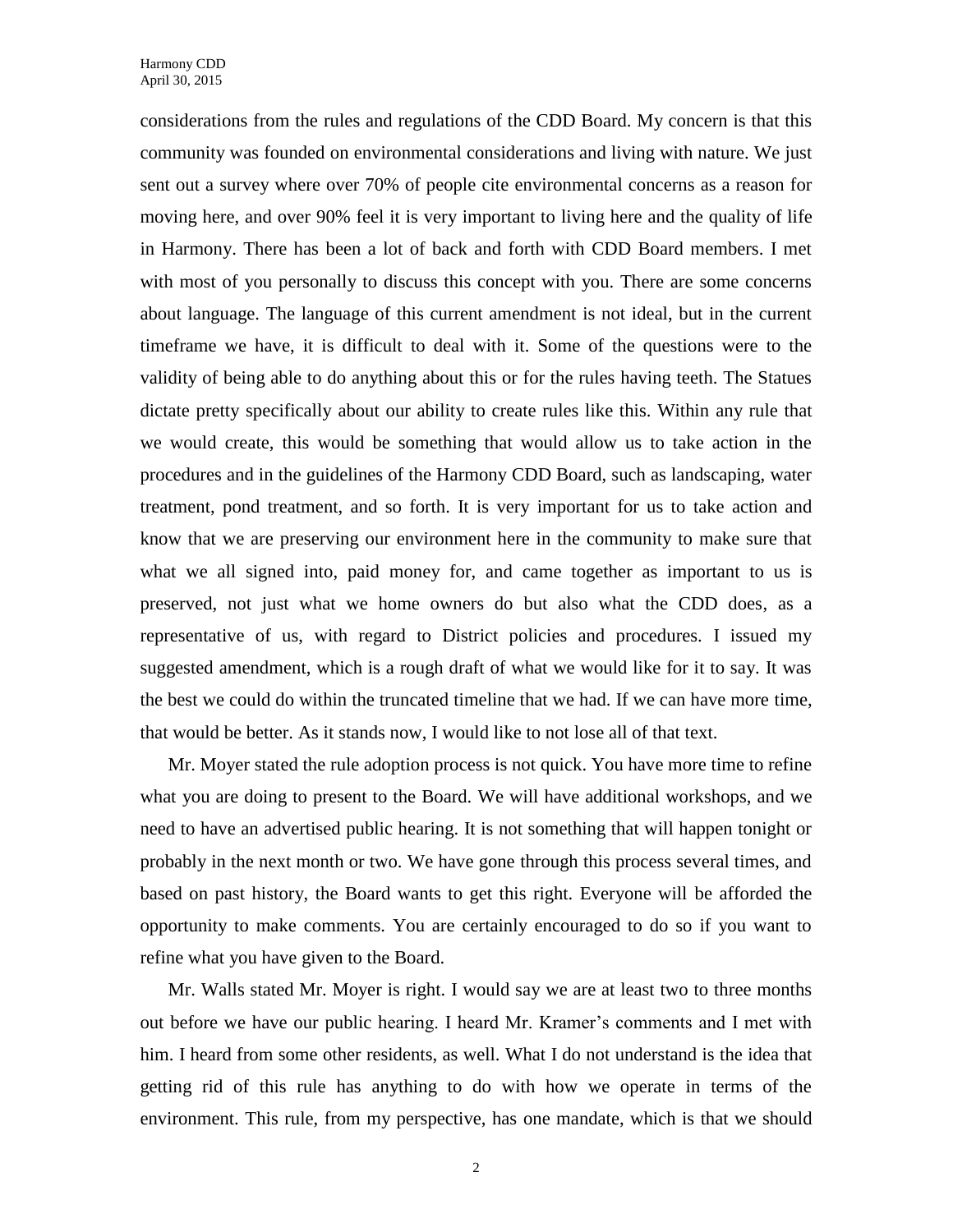meet with the HOA to talk about environmental policies. This rule has been on the books for at least 12 years, and we have never done that once. We have never done it once because the HOA and the CDD have different missions. They do not overlap.

Ms. Kassel stated that is not true.

Mr. LeMenager stated this is the public comment section. We should wait for the agenda item on the rules to get into discussions. I will not comment now, but I certainly have comments.

Ms. Kassel stated if possible, I would like to move the rules discussion to earlier in the meeting so that the residents who came for that discussion do not have to sit through several hours of other items.

Mr. Walls stated I do not think there is anything that is going to take a long time.

Mr. LeMenager stated it is a fairly straightforward agenda.

Ms. Susan Murphy stated I am new to Harmony, so I do not understand all the incidentals of the different groups. I am trying to understand the rules you are wanting to remove completely. Is that these 12 pages of text?

Mr. Walls stated yes.

Ms. Murphy stated it says you will exercise any powers regarding applicable projects and be in compliance and not be inconsistent. There is a lot of stuff in here that I think should be included as guidelines. I think saying that all this says is that you have to meet with the HOA is not quite what I am seeing. I do not think that is the only requirement of all this text.

Mr. Dave Leeman asked how many residents do not think the rules should be changed? How many residents think the rules should be changed? Based on those raising their hands, I think that is a pretty good majority that no one thinks the rules should be changed. I think as our representatives, you need to take into account not just what you think is right but what we think is right. Of course, that business about being more than meeting with the HOA, if that is your issue, then take that out and keep the rest. Personally, I am pretty on board with Mr. Kramer's suggested amendment. If we have time to fine-tune that, I would go along with that one.

Ms. Kimberly Rodriguez stated I am new to these meetings, so please excuse my ignorance. I think honestly when new neighbors come in, one of you needs to come and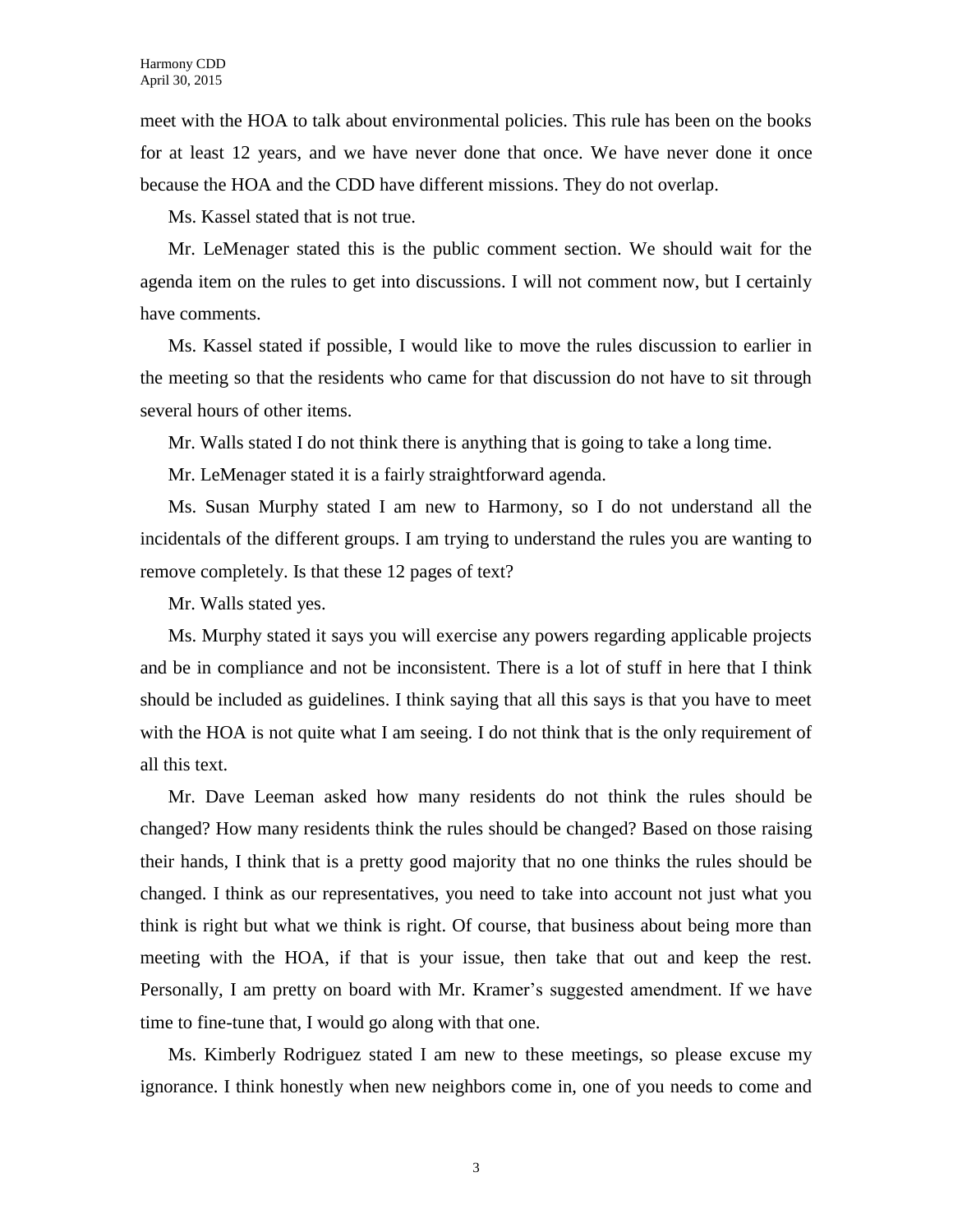welcome us. I sat here as a new person. I have lived here for a year, and I think for the most part you do not even know who I am.

Mr. LeMenager stated I recognize you from Facebook.

Ms. Rodriguez stated then you should have come and said hello. No one said hello. I presume you want more residents to attend.

A Resident stated welcome.

Ms. Rodriguez stated thank you. We are supposed to be Harmony. Second, pardon my ignorance but I do not even know what Amendment 4 is. For the benefit of those of us who are new, you may want to include a blurb about what you are discussing because I cannot say aye or nay. I am new and I want to come back to these meetings, but you should also want others to come back.

Mr. Walls stated we appreciate you coming to the meeting. We have discussed these rules for several months. We are here to answer any questions you have. If you need to contact us, do it. Our information is on our website. We are on Facebook. You can contact us in many different ways. I know each and every member of this Board will answer your questions and help you in any way we can.

Ms. Rodriguez stated next time, I hope you will come greet me.

Mr. Walls stated we know who you are now.

A Resident stated the most recent minutes on the website are from February. Are those going to be posted faster?

Mr. Walls stated tonight we will approve the March minutes. If you think about how a Board works, we meet once a month. We have to approve the minutes before they become official. However, the March meeting minutes are on the website right now in this month's agenda package. Every month when the new agenda is posted, you can find the minutes from the last month's meeting.

Ms. Kassel stated the agenda is generally posted about the same time that we, as a Board, receive a copy of it.

Mr. Walls stated it is about a week before the meeting.

Ms. Kassel stated we are not seeing it anymore in advance than when it is posted on the website. Then you can see it.

A Resident stated the bat house used to be at the entrance to the school, and my understanding from reading the newsletter is that it was moved and will be reconstructed.

4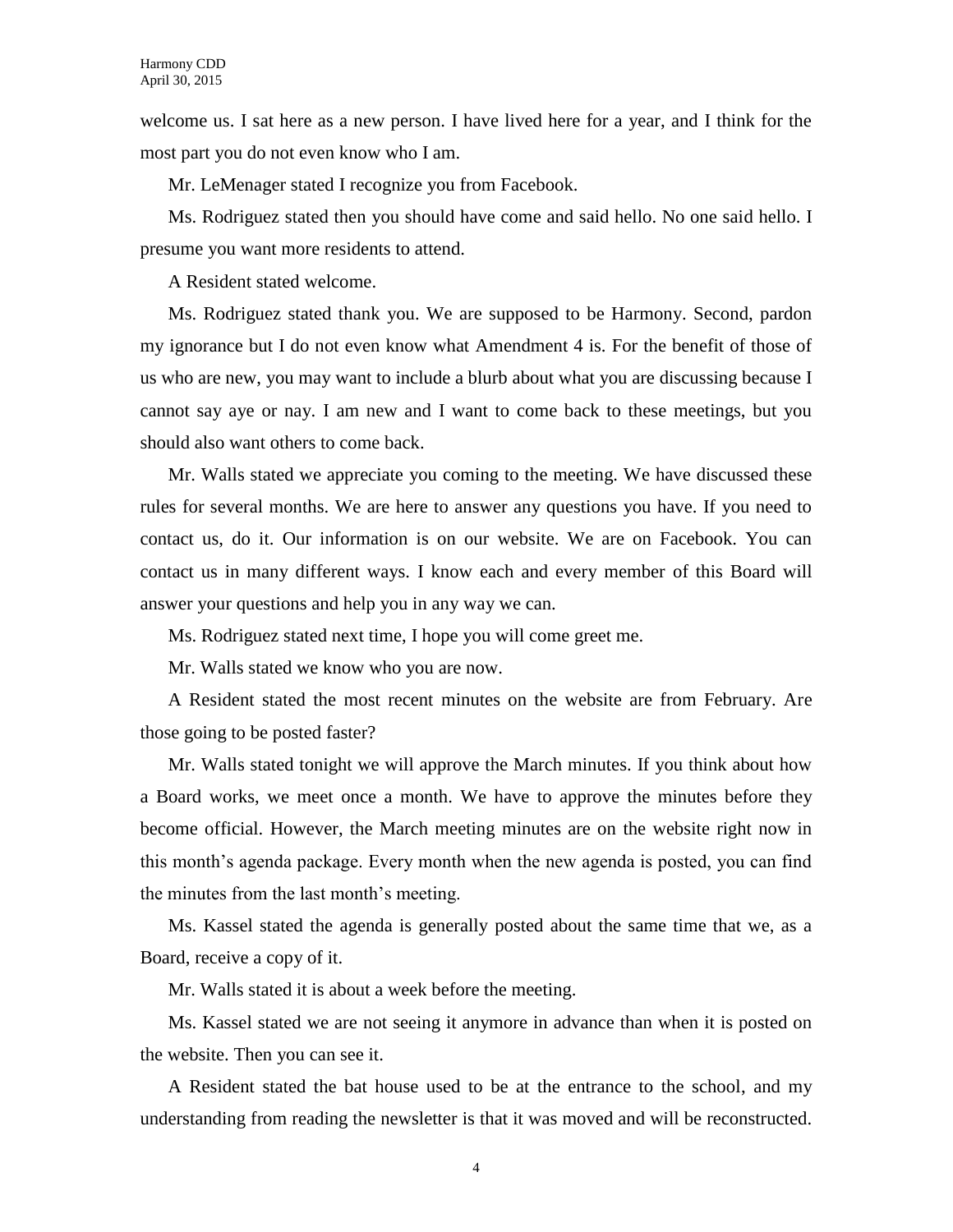It looks like it is ready to fall down and is in disrepair. Is there anything in the plan for the future to fix it or paint it?

Mr. LeMenager stated when the sidewalk was put in around the ponds, one of the trucks rammed into one of the posts some time ago. It has looked exactly like it does now for about two years. I am not sure it will fall down anytime soon.

Mr. Walls stated we will check it out.

Ms. Kassel stated Mr. van der Snel will look at it.

The Resident stated water has to be getting in there.

Mr. Charles Hendricks stated I second what Mr. Leeman said, and I think he spoke for everyone in this room. I agree with everything he said. Other than taking out the HOA requirements, I am not sure why you would want to remove Amendment 4, if that is the only thing you are talking about. I think you need to listen to the people, because the people are who you represent.

## **THIRD ORDER OF BUSINESS Approval of the Minutes of the March 26, 2015, Regular Meeting and April 8, 2015, Emergency Meeting**

Mr. Walls reviewed the minutes and requested any additions, corrections, notations, or deletions.

Ms. Kassel stated I have corrections for the regular meeting minutes. Page 4 should read "Ms. Valerie Ang stated I wanted to bright bring up the issue of the requirements for resident access cards." Page 6, line three should read "Glyphosate is quansi quasieffective." The motion box on page 8 is incorrect. The proposal was much more extensive than what is written. It is not just for those things mentioned in the motion box for the mimosa and ferns from my house to be installed at the plant beds at the Cat Brier roundabout. It was for the proposal from Davey. Page 20 about two-thirds of the way down should read "Page 2 does day say bank owned." Page 24 should read "Mr. Berube stated yes. We have 11 contracts." Page 41, first paragraph, third line from the top should read "DMV gave be me a form that said they are unable to issue me a driver license."

> On MOTION by Ms. Kassel, seconded by Mr. LeMenager, with all in favor, unanimous approval was given to the minutes of the March 26, 2015, regular meeting, as amended.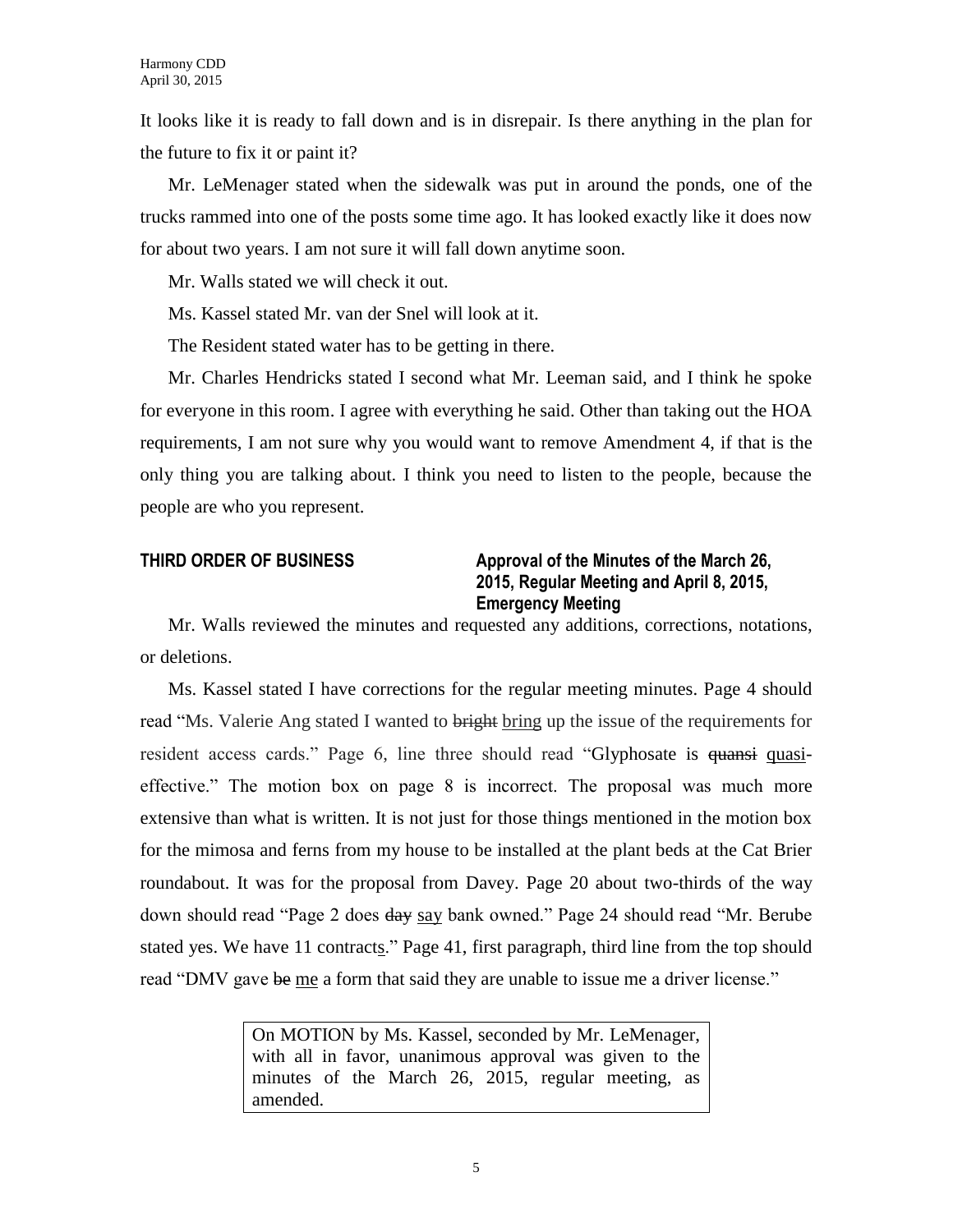On MOTION by Ms. Kassel, seconded by Mr. LeMenager, with all in favor, unanimous approval was given to the minutes of the April 8, 2015, emergency meeting.

**FOURTH ORDER OF BUSINESS Ratification of Resolution 2015-05 Refinancing the Series 2004 Bonds and All Other Actions Taken at the Emergency Meeting Held April 8, 2015, and Ratification of Resolution 2015-06 Accepting as Complete the Project Financed with the Proceeds of the Series 2004 Capital Improvement Revenue Bonds**

> On MOTION by Ms. Kassel, seconded by Mr. LeMenager, with all in favor, unanimous approval was given to ratify Resolution 2015-05 refinancing the Series 2004 bonds and all other actions taken at the emergency meeting held April 8, 2015, and to ratify Resolution 2015-06 accepting as complete the project financed with the proceeds of the Series 2004 capital improvement revenue bonds.

Mr. Walls stated for the benefit of the public, we have been working on this for the last couple months. Special Districts issue bonds, and when the developer controls the CDD in the beginning, they issue bonds to construct infrastructure in the neighborhoods. As we all move in, we pay for those bonds through our CDD assessments. In this instance, the developer is still paying for all of these bonds that we just refinanced, Series 2004, because it has to do with land on the east side of the community toward Cat Lake. We had the opportunity to refinance those bonds at a lower rate than what they could in 2004 when they were issued. Going forward, the District will save money in terms of paying off those bonds. People who eventually buy those lots on that side of the community will pay less on their assessments. That is why we refinanced those bonds. We also got \$200,000 out of the deal to put toward some street light loans that the developer entered into a long time ago when they controlled this Board, which are at about 10.5% interest. We are going to be able to use \$100,000 of that amount to pay off some of those loans at a 5% interest rate. It was a pretty good deal for the District and for everyone.

## **FIFTH ORDER OF BUSINESS Discussion of Street Light Buy-Down**

Mr. Moyer stated I provided the schedule of the contracts with OUC relative to street lights and the estimated savings if the District goes forward to buy out the capital portion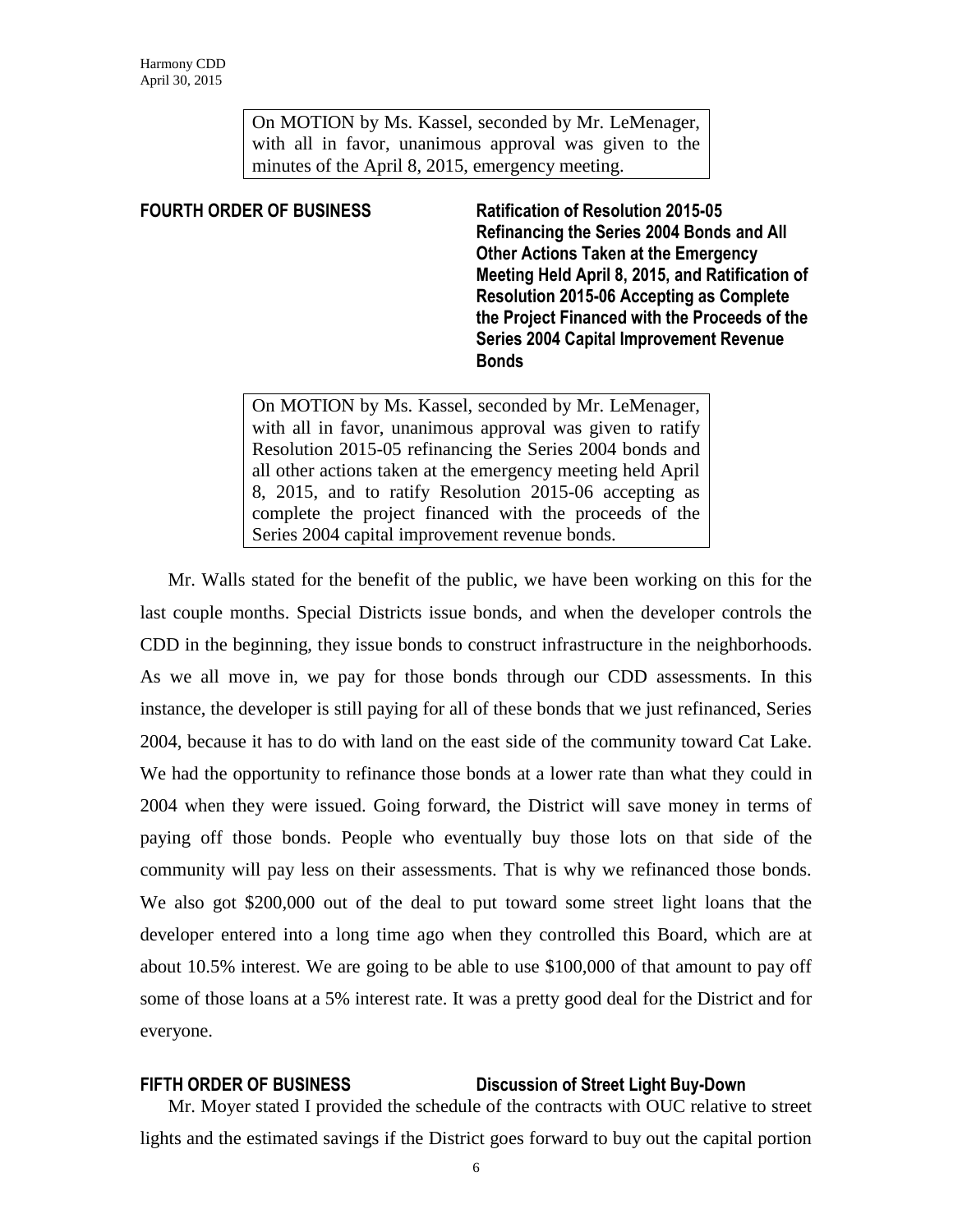of the lease that we have with OUC. I did an analysis of fund balance and the use of that fund balance to accomplish the buy-down. The amount is about \$470,000, which will generate savings over the lease period of about \$260,000. In order to do that, we will have to use some of our operating reserves and some of the monies from the 2004 refinancing. My analysis indicated we were \$127,000 short. If you subtract \$100,000 out of that, we are about \$27,000 short, and we can probably find that in some savings we may have through this year's operations. The Chairman and all the Board members have been working on this, and I think Mr. Berube has some contacts at OUC. We will contact them, along with Mr. Qualls, and find out how we go about doing that.

Ms. Kassel stated we need a new buy-out figure first.

Mr. Moyer stated yes. It will be lower than \$470,000.

Mr. Walls stated this is all contingent upon working out those details with OUC.

Mr. Moyer stated that is correct.

Mr. Walls asked have we received the proceeds from the bond issuance yet?

Mr. Moyer stated yes. It closed two days ago.

Mr. Walls asked is anyone opposed to this plan?

Ms. Kassel stated I think we need to vote on it. Or are we not to that point yet?

Mr. LeMenager stated we need real numbers first.

Mr. Walls stated we need to work a deal with OUC and then probably bring it back to make sure we are comfortable with that deal and look at the real numbers.

Mr. Moyer stated I sense from the Board, in concept, you support doing that.

Ms. Kassel stated as long as we are not leaving ourselves too vulnerable with less in reserves.

Mr. Walls stated I am far more comfortable with that \$100,000 from the bond refinancing.

## **SIXTH ORDER OF BUSINESS Subcontractor Reports**

## **A. Aquatic Weed Control**

## **i. Bio-Tech Consulting Monthly Highlight Report**

The monthly landscape maintenance report is contained in the agenda package and is available for public review in the District Office during normal business hours.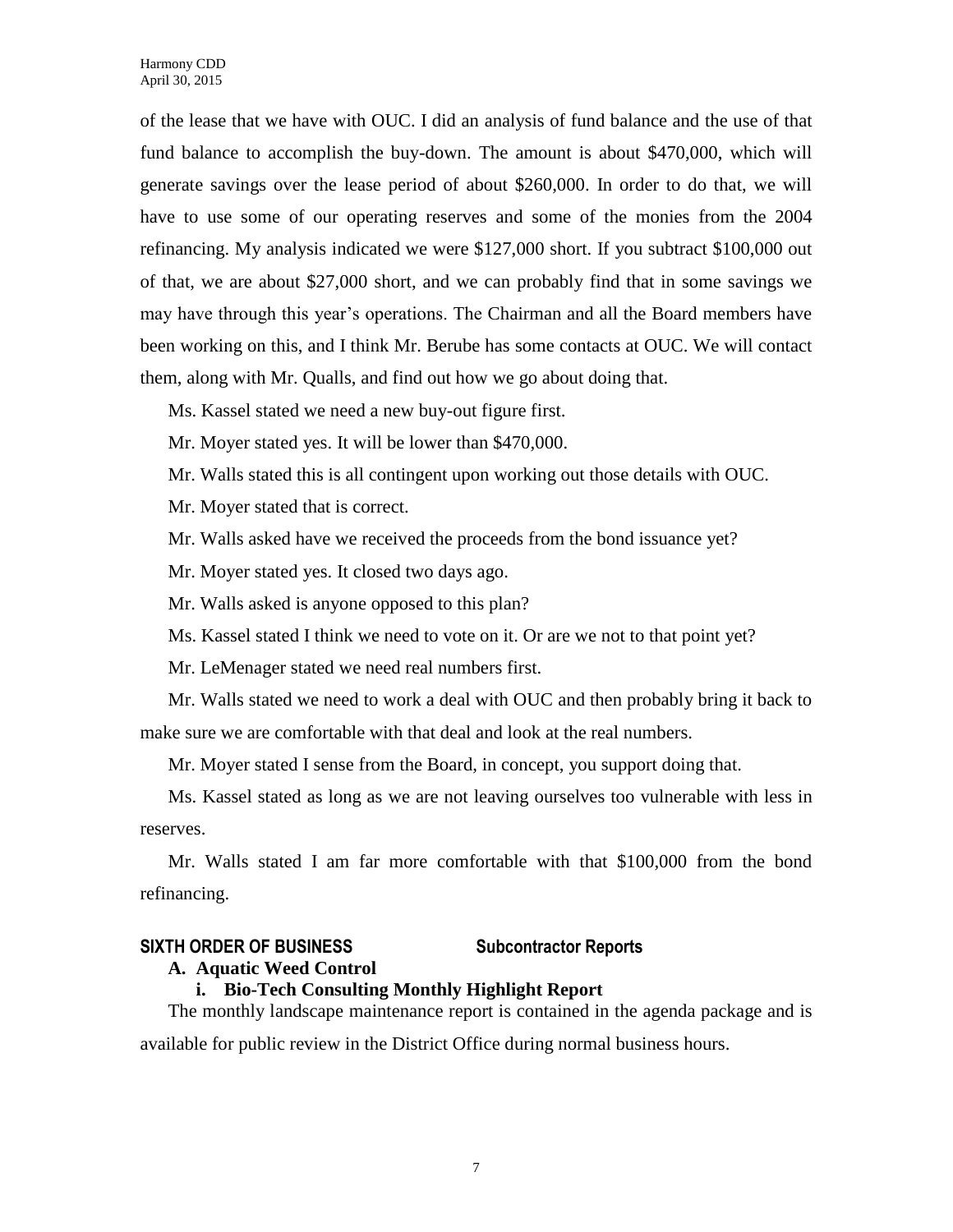## **B. Landscaping**

## **i. Davey Tree Monthly Highlight Report**

The monthly landscape maintenance report is contained in the agenda package and is

available for public review in the District Office during normal business hours.

### **ii. Landscaping Projects**

Mr. van der Snel stated I provided some information on what we used for the roundabout at Cat Brier.

Ms. Kassel stated I have looked at Cat Brier, but this is the first time I have seen this revised proposal.

Mr. LeMenager asked is this what we approved last month?

Mr. van der Snel stated yes. It just shows what we used.

Ms. Kassel asked do we need to approve it?

Mr. LeMenager stated we already did.

Mr. van der Snel stated it is just for your information.

## **SEVENTH ORDER OF BUSINESS Developer's Report**

There being nothing to report, the next order of business followed.

## **EIGHTH ORDER OF BUSINESS Staff Reports**

### **A. Engineer**

Mr. Boyd stated I wanted to be at tonight's meeting in case there were any questions on what capital can be used for and any development you want to do with that, in case there were questions about the street lights. I brought some maintenance maps that I will leave for the Board's use. I will get one mounted that I can bring to future meetings. I have an update on the status of neighborhoods H-2 and F, which are progressing. Those will probably be platted in June, and you will see models start to go up in June in those neighborhoods. The developer is paying 100% of the capital installation costs for those street lights. In some form or fashion, an agreement will come before you in the near future for the ongoing electric service.

Mr. LeMenager stated we received it today. We have received several complaints recently about when it gets windy, this building gets sand blasted. I do not know if Mr. Boyd has direct contacts with the builders, but those areas really need to get watered down from time to time.

Mr. Boyd stated I will send the contractor an email after this meeting.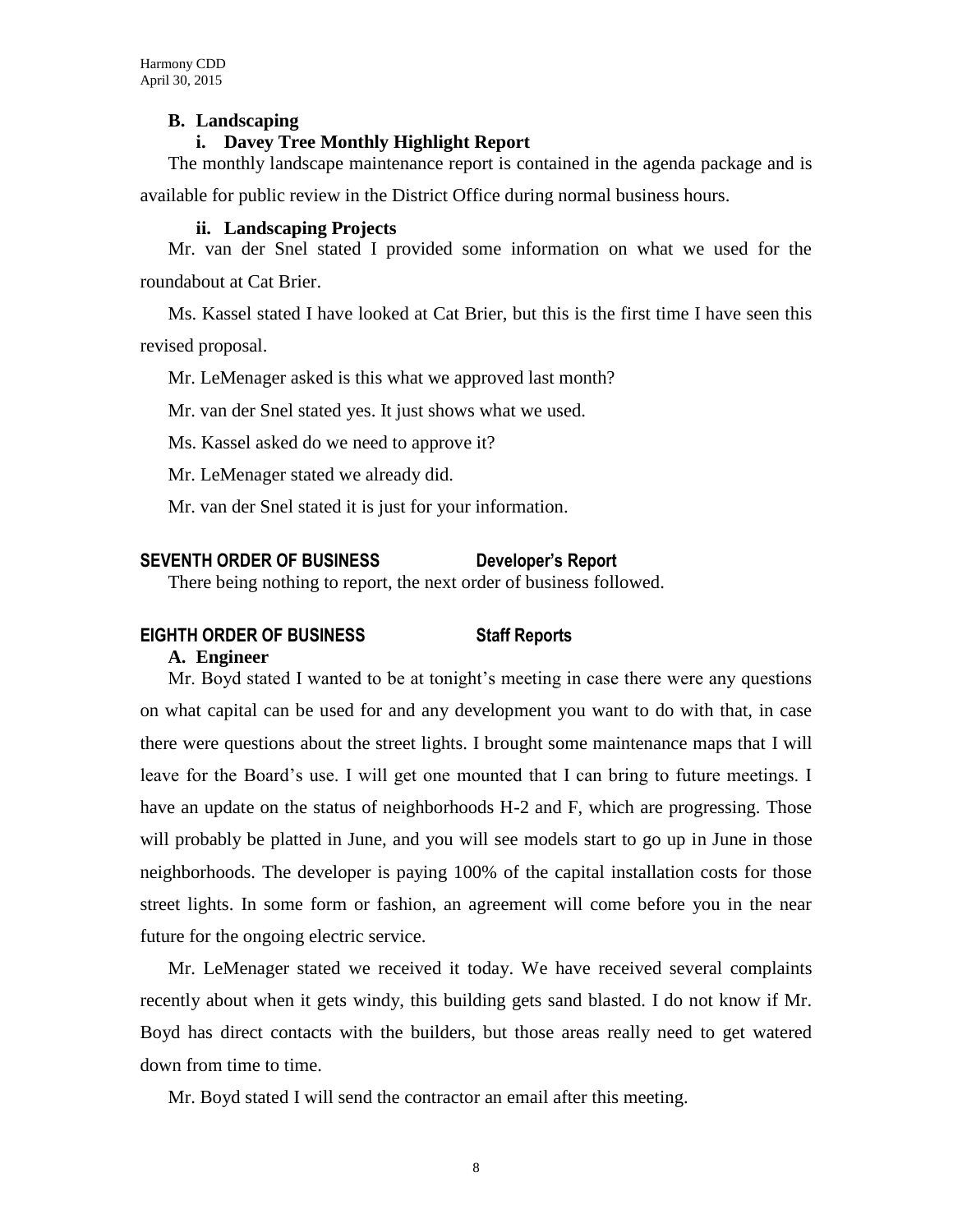Ms. Kassel stated I know this is not really a CDD issue, but it sort of is in terms of the builders leaving debris, people getting flat tires, and the debris getting on people's lawns. Is there anything that can be done through Mr. Boyd about that?

Mr. Boyd stated I can put the contractor on notice and copy the developer that there have been complaints about debris.

Ms. Kassel stated people have spent hundreds of dollars replacing their tires.

Mr. Walls stated I imagine some of that is in the alleys, as well, which is CDD property.

Mr. Boyd asked is there an area in particular? Is this from home builders?

Mr. Walls stated yes. We do not have much to do with that, but we wondered if Mr. Boyd had any contacts with the builders.

Mr. Boyd stated I will let them know of your concerns.

## **B. Attorney**

Mr. Qualls stated the Board authorized us to work out a contract for the repair of the boathouse, which is done. The amount was less than what was approved, so I will get it executed on behalf of the District. It has been signed by the contractor. We emailed a draft resolution this morning for the Board's consideration for parcels F and H-2 where Birchwood would pay the upfront costs and the District will maintain the street lights at about \$418 per month. I would ask the Board approve this resolution and authorize us to get it finalized.

> On MOTION by Mr. LeMenager, seconded by Ms. Kassel, with all in favor, unanimous approval was given to the resolution regarding street lights in parcels F and H-2, as presented.

Mr. Qualls stated we put language at the bottom of our invoice that the highest compliment is sharing information. It has come to our attention that my hourly rate was \$200 in December, January, February, and March. It is supposed to be \$175. I do not know how that happened, frankly. We are giving you a huge discount, but rather than going back to each invoice for individual credits, we would like to give you a credit of \$842.50 over the next two billing cycles to take care of that discrepancy.

Mr. LeMenager stated thank you.

Mr. Qualls stated I apologize for that error.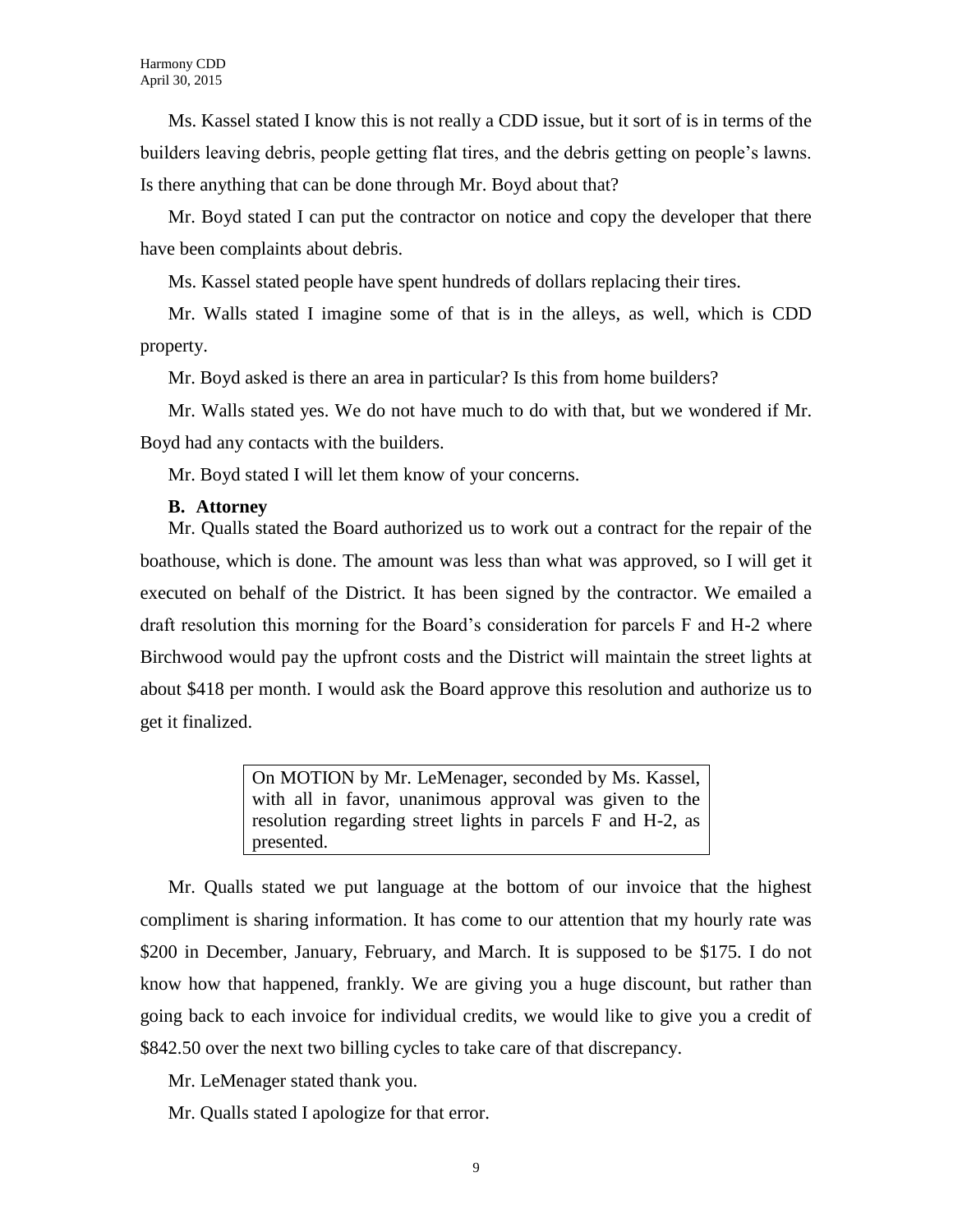## **C. Field Manager**

## **i. Dock and Maintenance Activities Report**

The monthly dock and maintenance activities report is contained in the agenda package and is available for public review in the District Office during normal business hours.

Ms. Kassel stated the report of incidents ended April 11.

Mr. van der Snel stated that is when I submit my report for the agenda.

Mr. Walls stated incidents after that date will be in next month's report.

Mr. van der Snel stated we did install new parts for the Lakeshore Park play area for what needed to be replaced.

Mr. Walls asked is the splash pad back up and running?

Mr. van der Snel stated yes. Two pumps needed to be replaced, which is not bad after 10 years. The Cat Brier project with Davey is finished, so we are moving on to Five Oaks and Town Square roundabout.

## **ii. Buck Lake Boat Use Report**

The monthly boat report is contained in the agenda package and is available for public review in the District Office during normal business hours.

## **NINTH ORDER OF BUSINESS District Manager's Report A. March 31, 2015, Financial Statements**

Mr. Moyer reviewed the financial statements, which are included in the agenda package and are available for public review in the District Office during normal business hours.

Mr. Moyer stated we have collected 72% of our non-ad valorem assessments through the end of March, which is very similar to what it was last year. This does not include the distribution from the tax collector from the proceeds that we would have collected from mid-March through the end of March. The delta of 72% generally reflects what the developer pays and the timing of when he pays. We do not have any concern with that. The big expenditure item, as the Board is aware, is the capital outlay for street lights. In taking all of that into consideration, through the first six months of our fiscal year, with that substantial payment for the street light purchase, we are \$55,000 over budget at this time. Some of that will come back into line as we go through the rest of our fiscal year.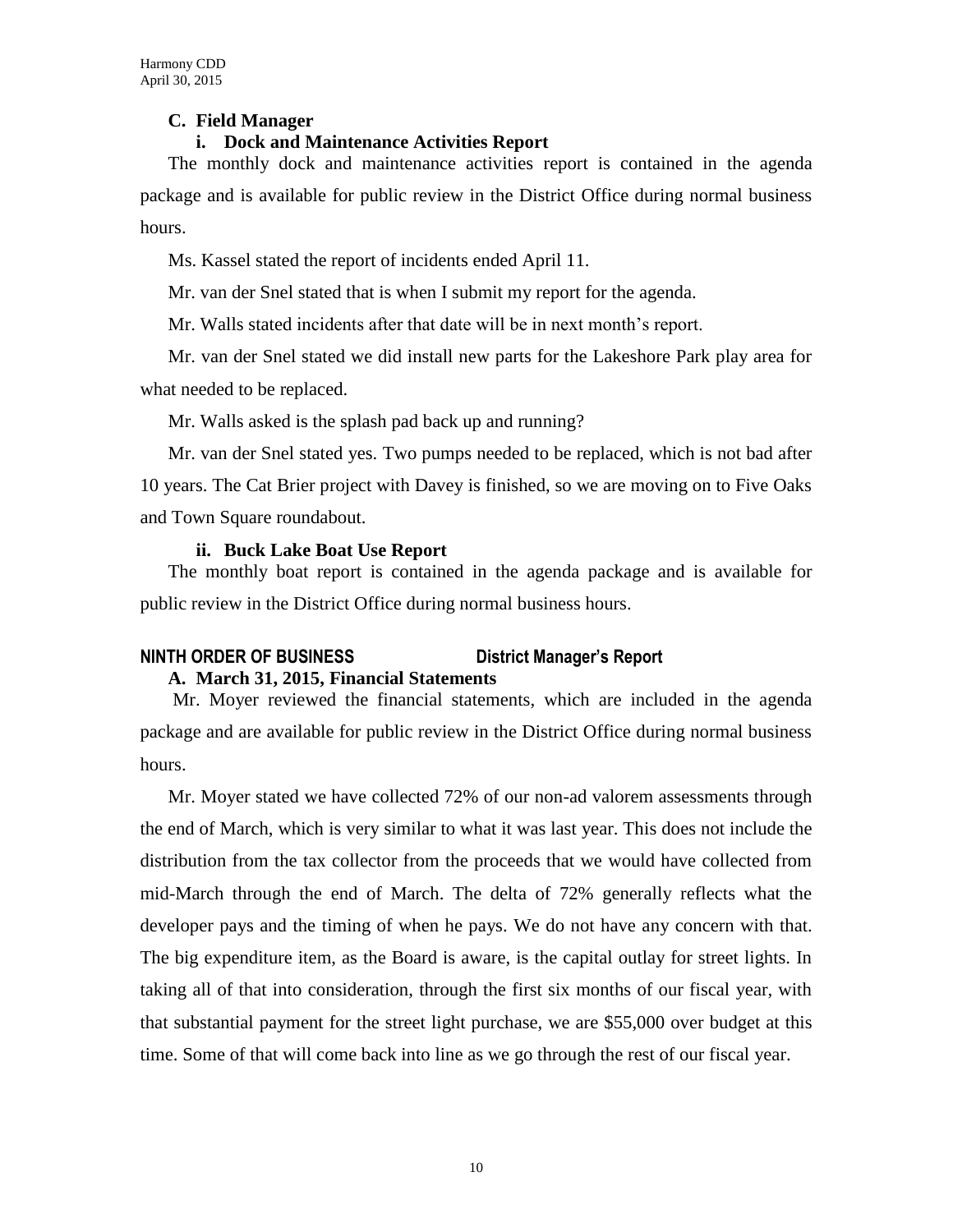Ms. Kassel asked as a follow up to the discussion we had last month, which Mr. LeMenager raised, if the developer is footing all the costs for the 2004 bonds, why is there a column for 2004 debt service fund collected through the tax collector?

Mr. Moyer stated I told you what my suspicion was last month. They added the debt services together for the two series and divided it out by the assessment methodology. A lot of that was addressed, in part, by the refinancing of the Series 2004 bonds we just did and the developer agreeing to let the District take down certain funds in that bond issue, which is the \$200,000 we discussed. We probably need to have additional discussion on it, but the reality is, our recourse would be to go back to the developer and say that was inappropriate the way it was done and they need to pay that amount. The reality is that he has already done that through the refinancing of the bonds.

Mr. Walls asked you are saying that the assessments for the 2001 and the 2004 series of bonds were intermingled in terms of their collection, so they added up what was required to pay both and they charged everyone for both?

Mr. Moyer stated that is correct.

Mr. Walls stated that is a problem for me.

Mr. LeMenager stated yes. The fact that the 2004 bonds were refinanced is not germane to the discussion. The bottom line is, it sounds like Severn Trent made a rather serious accounting error.

Mr. Walls stated the Board approved that assessment methodology.

Mr. LeMenager stated yes, and I did not catch it until six months later.

Mr. Walls stated it is different from what we were told.

Mr. Moyer stated that is correct.

Mr. Walls stated that is my issue.

Mr. Moyer stated it is just like anything else. The County makes mistakes all the time. The cure is to go back and correct the mistake by sending the appropriate person the appropriate bill. You do not have the person in the assessment department write a check. If the Board desires to do that, we will have to figure that out and go back and bill the appropriate party.

Mr. Walls stated I would at least like to see what that delta is. I agree with Mr. LeMenager. The par amount that we just issued on these bonds is neither here nor there for me. We could have set that at whatever we wanted, whatever the market could bear,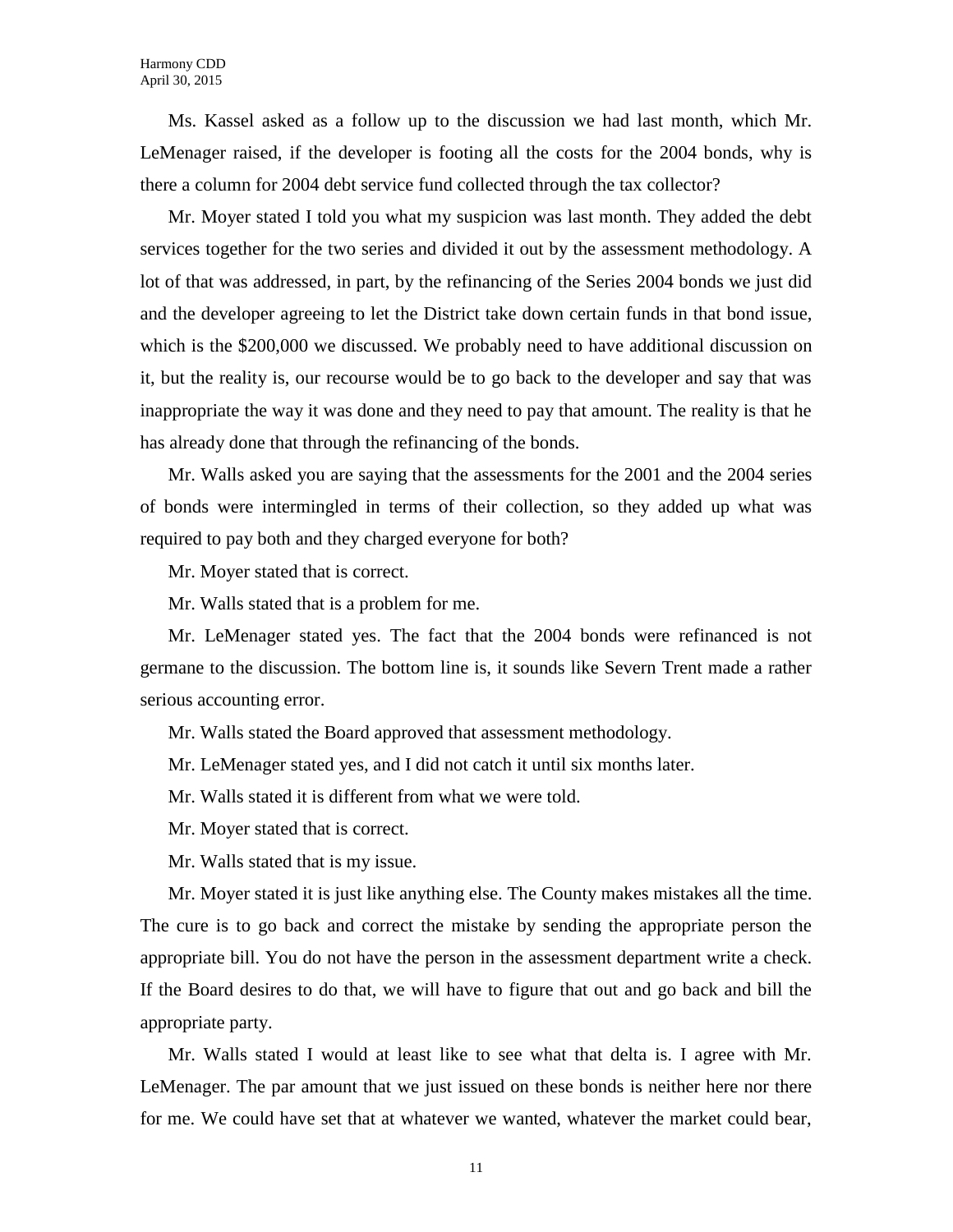and then charge that out to whomever is paying those bonds. It does not matter. I would like to go through that calculation. I do not know how far back this goes.

Mr. Moyer stated it is just last year. The reason that came about is we refinanced the 2001 bonds, got a better interest rate, and lowered the debt service. We still kept the 2004 bonds. That delta is very small now because the interest rates on both refinancings are very small. Going forward in the budget, we are going to direct the assessment department to isolate those bond issues and charge those appropriate to the areas that are benefited. So the developer will pay all of the 2004 debt service.

Mr. Walls asked can we do that calculation and see what it is?

Mr. Moyer stated yes.

Mr. Walls stated we can discuss it next month.

Mr. LeMenager stated the solution could well be to fix the last six months of the year, and then it all works out.

Mr. Walls stated the assessments have been paid for this year, for the most part.

Mr. Moyer stated that is correct.

Mr. Walls stated we can discuss it next month.

Mr. Moyer stated what is interesting about doing a refinancing is that there is a lot of good information in the offering statements. In the 2001 area, the developer still owns 33% of the property. We will factor that in.

Mr. Walls stated it might be a small amount; I do not know. I am just curious. It is different than what we thought it was going to be in terms of the methodology.

Mr. LeMenager stated all you have to do is add six numbers and divide by six.

#### **B. Invoice Approval #180, Check Register, and Debit Invoices**

Mr. Moyer reviewed the invoices, check register, and debit invoices, which are included in the agenda package and are available for public review in the District Office during normal business hours, and requested approval.

Mr. Walls stated two invoices were pulled out that I am aware of. One is a FedEx invoice that was a fraudulent bill.

Mr. Moyer stated that is correct.

Mr. Walls stated the other was the KUA bill that is actually supposed to be paid for by the developer.

Mr. Moyer stated that is correct.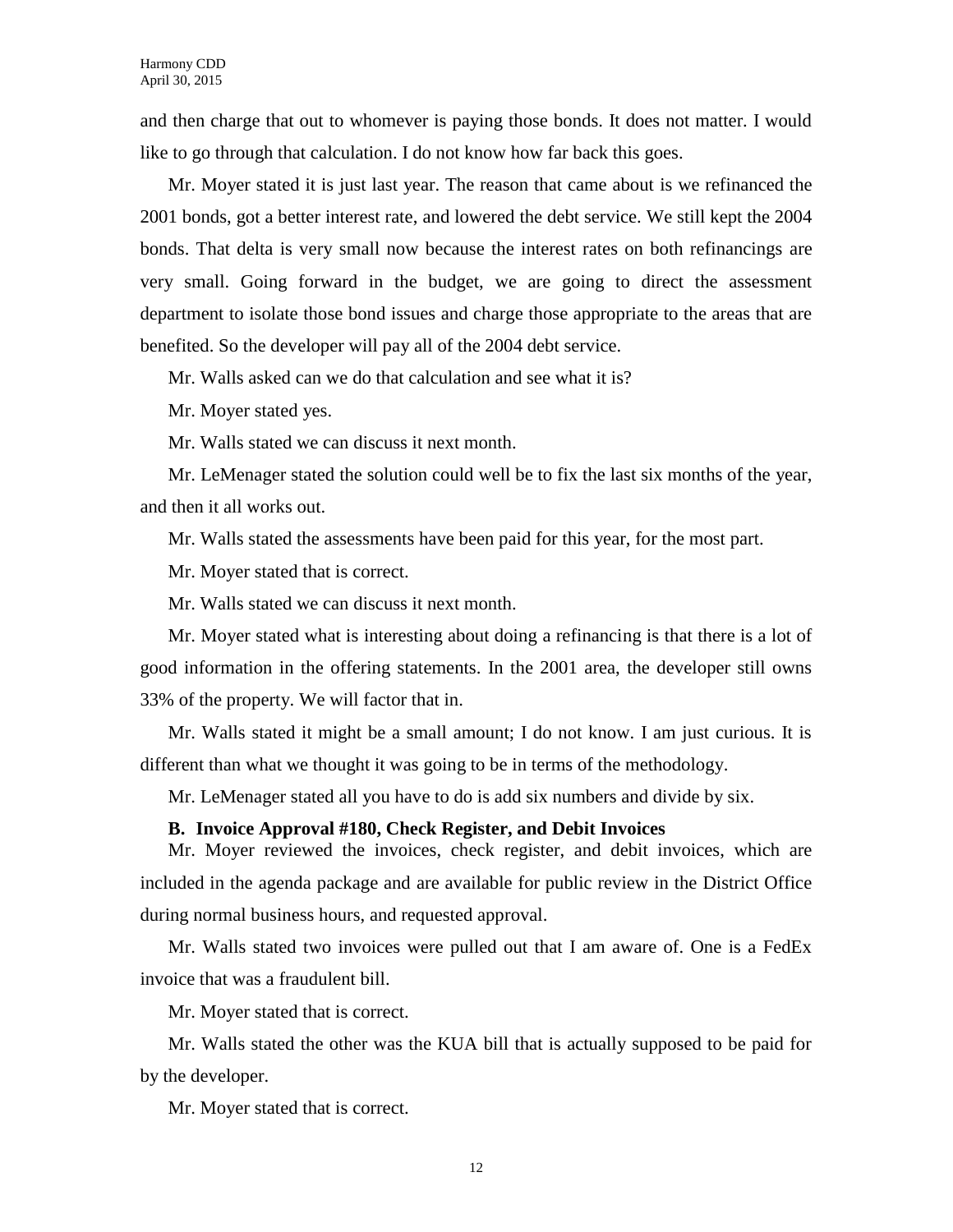On MOTION by Ms. Kassel, seconded by Mr. LeMenager, with all in favor, unanimous approval was given to invoice approval #180, check register, and debit invoices, as presented with the deletion of the fraudulent FedEx invoice and the KUA invoice that should be paid by the developer.

## **C. Website Statistics**

The website statistics are contained in the agenda package and are available for public

review in the District Office during normal business hours.

#### **D. Public Comments/Communication Log**

The complaint log is contained in the agenda package and is available for public review in the District Office during normal business hours.

## **E. Acceptance of Fiscal Year 2014 Audit**

Mr. Moyer stated I want to enter some of the highlights of the audit for the record. The first page contains a section called opinions. Their opinion states that "the financial statements referred to above present fairly, in all material respects, the respective financial position of the governmental activity in each major fund of the District as of September 30, 2014." That is typically referred to as a clean opinion, which means the auditors had no exceptions or qualifications to the financial statements that we provided to the auditor at the close of business on September 30, 2014. Page 22 is an analysis of what this Board controls, which are assessments and expenditures against the general fund. They are showing that for fiscal year 2014, we collected \$59,328 more than we expended. That surplus went to fund balance to increase your overall fund balance. In essence, you did a good job in your responsibilities of maintaining the District. The next item is a report dealing with internal control and compliance with laws, rules, contracts, and things of that nature. Under internal controls, they state "During our audit, we did not identify any deficiencies in internal control that we consider to be material weaknesses." Under the compliance section, they state "The results of our tests disclosed no instances of non-compliance or other matters that are required to be reported under *Government Auditing Standards*." The last thing I will point out is the management letter. There are certain findings that are required, either by State law or by rules of the Auditor General, and this is also an opportunity for the auditor to bring before the Board suggestions on how to make our financial reporting system better, even though it may not be a material weakness. Under current year findings and recommendations, they state they did not have any recommendations. Footnote 6 says the District has not met one or more of the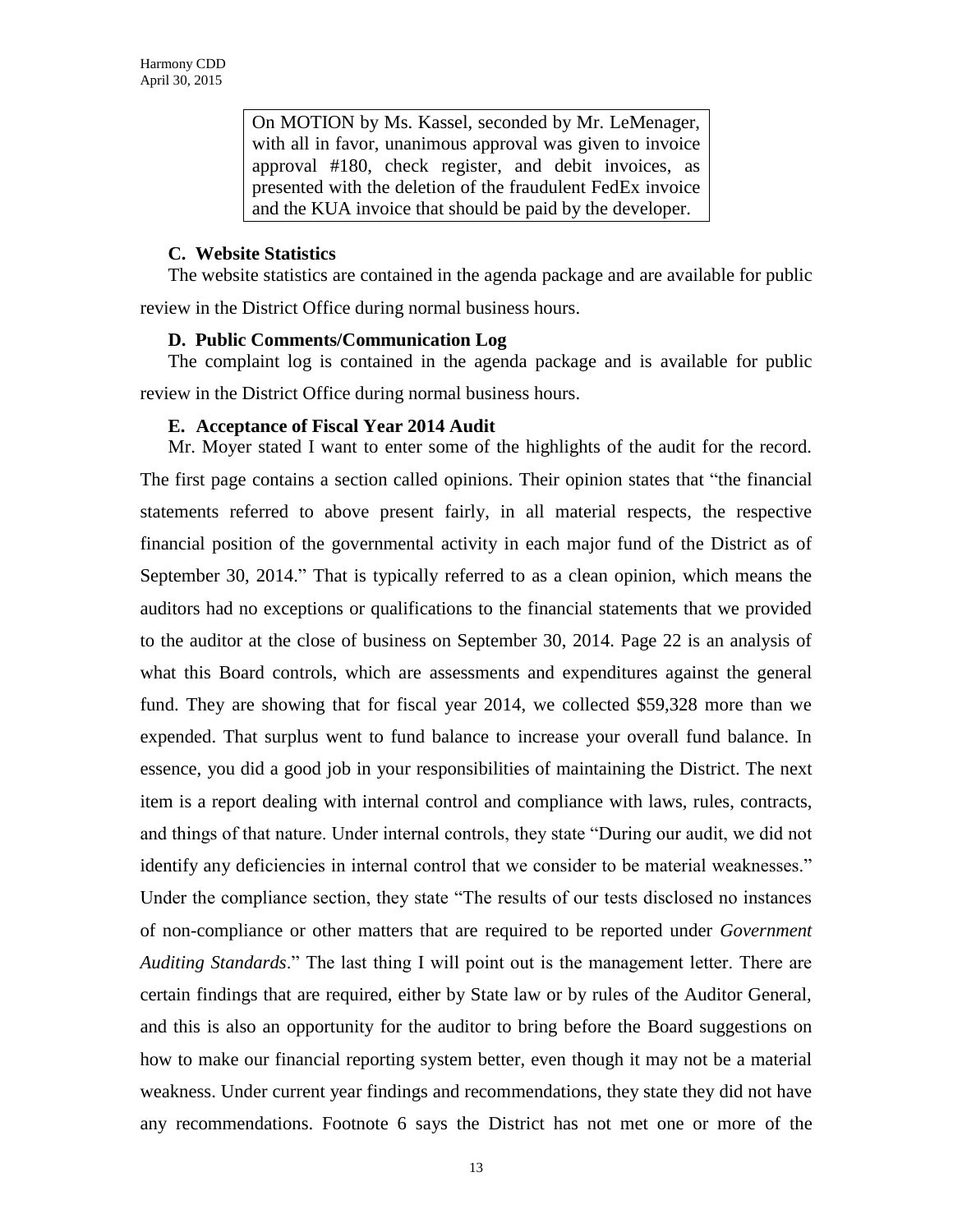financial emergency conditions described in Section 218.503(1), Florida Statutes. That particular section of the Florida Statutes defines what a financial emergency is. By not meeting one or more of those conditions, to say it another way is that we are not in a state of financial emergency. It is a double negative. I will ask the Board to accept the audit and to authorize us to file it with the appropriate State agencies.

> On MOTION by Mr. LeMenager, seconded by Ms. Kassel, with all in favor, unanimous approval was given to accept the audited financial statements for fiscal year 2014 and to authorize staff to file it with the appropriate State agencies.

## **F. Consent Agenda Policy**

Mr. Moyer stated the idea of a consent agenda is for things that are considered to be routine and repetitive that do not require Board discussion. We put those things in a consent agenda to streamline the meeting. If any Supervisor sees something that you have a question on, you simply remove it from the consent agenda, and the Board will discuss it. Things that we normally put on there are minutes, invoices, and things that you see every month. We would not include things dealing with policy or rules or staff reports.

Mr. Farnsworth stated it sounds like there is very little that will actually end up on the consent agenda, if I am understanding it correctly.

Mr. Moyer stated I think that is right.

Mr. Walls stated I brought this up a couple months ago. Consent agendas are routinely used in different Board meetings. It would allow you to put together the minutes, the invoices, and things we do not need to discuss but we can review beforehand. The audience will be able to see these things in the agenda, and it will not be a controversial item or a policy item. If there is something you want to discuss and want to pull it off the consent agenda, you can. But if you do not and everyone is okay with it, you can put everything in one motion and approve three or four things at one time to speed up the meeting a little. That was the thought behind this.

Ms. Kassel stated I think it is a nice idea. I do not know how applicable it is right now for us. Maybe as we age a little, it will happen. So often, there are corrections to the minutes and questions on the invoices.

Mr. Walls stated the idea is, we all read the agenda package before we come to the meeting. If you have questions or small corrections, you handle that in advance. Then we save that five minutes to talk about other things at the meeting. That is the idea behind it.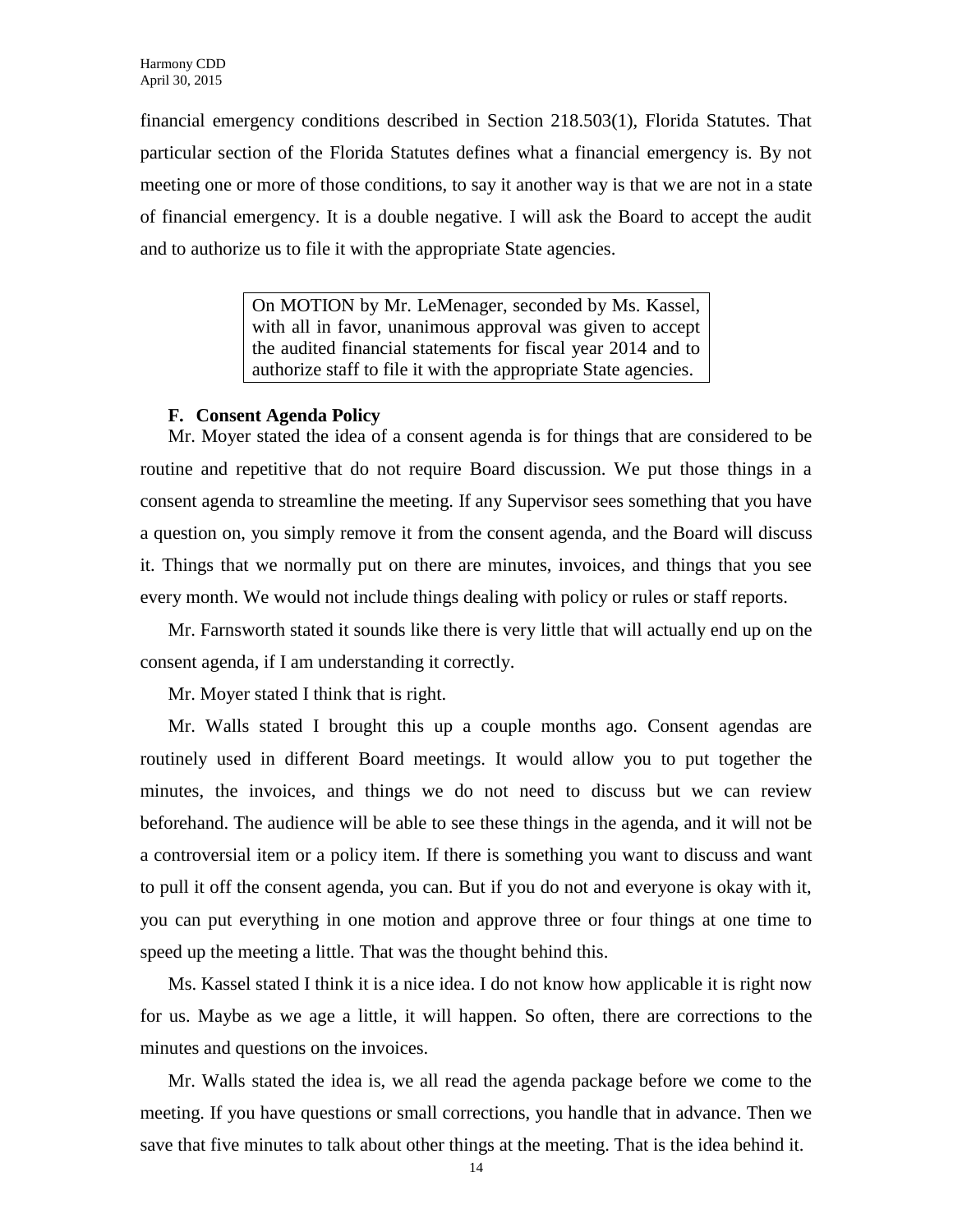Mr. LeMenager stated I do not know that we spend that much time on it. A typical meeting is always done by 8:00 p.m. anyway. It is pretty rare that we go past 8:00.

Ms. Kassel stated unless we are discussing the rules.

Mr. LeMenager stated it depends on the topic. I do not know that it is necessary.

Ms. Kassel stated let us visit this again next month and think about it. Is there anything that we would want to put on a consent agenda? Does it feel like if we did a consent agenda this month, we would save five minutes?

Mr. Walls stated think about it as you review the agenda package.

Ms. Kassel stated let us discuss it again next month and the month after as a possibility.

Mr. Farnsworth stated I think we need some idea of what would be on a consent agenda, so that we can make an intelligent decision.

Ms. Kassel stated the acceptance of the minutes and the invoices.

Mr. LeMenager stated I do not have a problem reviewing those separately.

Ms. Kassel stated I do not, either.

Mr. Walls stated if that is the will of the Board, that is fine. Several people came to me and said these meetings take a really long time.

Ms. Kassel stated they do, but I do not think this will save anything.

Mr. Farnsworth stated one thing it will do is reduce the size of this file.

Mr. Walls stated it would still be in there because you still have to review it. We would put everything in one agenda item.

Mr. Farnsworth stated as far as I am concerned, it should be in a separate file and keep it free from the rest of the agenda. It gets really big.

Ms. Kassel stated it would be embedded within this agenda.

Mr. Walls stated we will consider it next time we have all the Board members in the room.

Ms. Kassel stated for the benefit of the audience, the Board reviewed over 328 pages this month to prepare for this meeting. That is the package that we were sent last week.

#### **G. Number of Registered Voters – 926**

Mr. Moyer stated this item does not really have any meaning to the District where we are in our life cycle, but I am still required by law to report the number of registered voters. That was important when we had fewer than 250 registered voters because it determined how we elected Supervisors. We have been electing Supervisors through the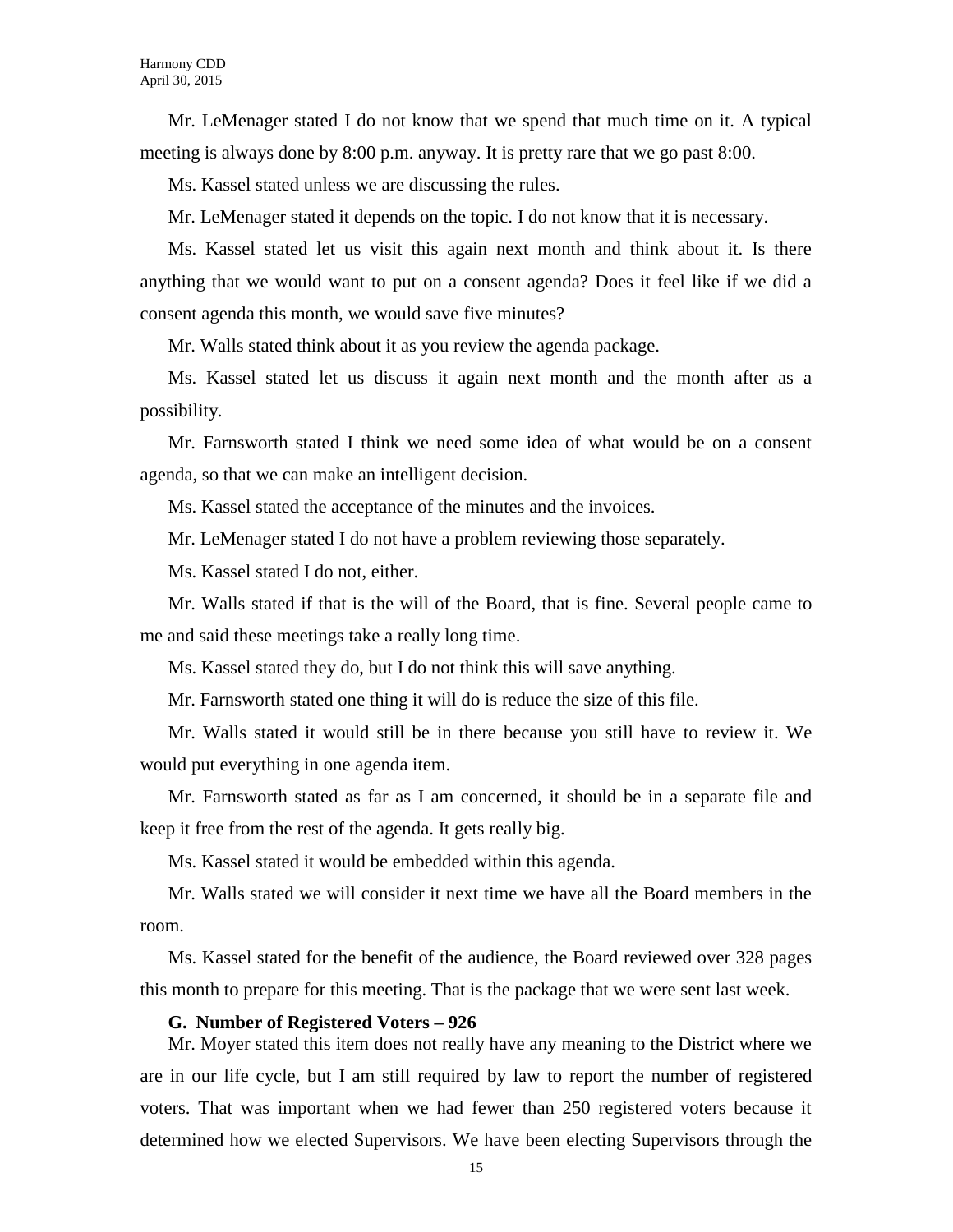general election process for a number of years. It is interesting information, nonetheless, and we have 926 registered voters in Harmony.

## **TENTH ORDER OF BUSINESS Consideration of Aqua Cycles**

Mr. Walls stated I presume this is what Mr. Berube mentioned last month.

Ms. Kassel stated I am sure everyone reviewed this information. To me, this is another boat that will eventually be sold off for no money because I do not think we are going to get enough usage out of it. I think if we want to buy another pontoon boat or something similar, that is one thing. I do not think a paddle pontoon boat is going to be popular enough among the residents. In polling the audience, three people indicated it would be appealing.

Mr. Walls stated my thoughts are the same as Ms. Kassel's. If we are going to get a boat, the ones that get the most usage are the pontoon boats, which are motorized, and the bass boat, which is motorized. Beyond that, they are used hit or miss. In looking at the usage report from the past few months, we probably need to look at getting another boat, and we have talked about that as part of the upcoming budget process. I am hesitant to pursue these.

Mr. LeMenager asked what does a pontoon boat cost? This is \$5,300 for something you have to paddle.

Mr. Walls stated the pontoon boat will cost more, but in terms of the usage, I think we will get a lot more out of a motorized boat.

Ms. Kassel stated if we have any residents who want to go in together and buy a paddle/pontoon boat, we would be happy to accept the donation.

Mr. Farnsworth stated out of all the boats we have, that is the only one I would consider taking out. I like the idea, though.

Mr. LeMenager stated we can put it in the budget discussions. Clearly, the champion of the idea is not here today. During the budget process, we can certainly take a look and see if we have money for it.

Mr. Walls stated we will discuss it during the budget discussions.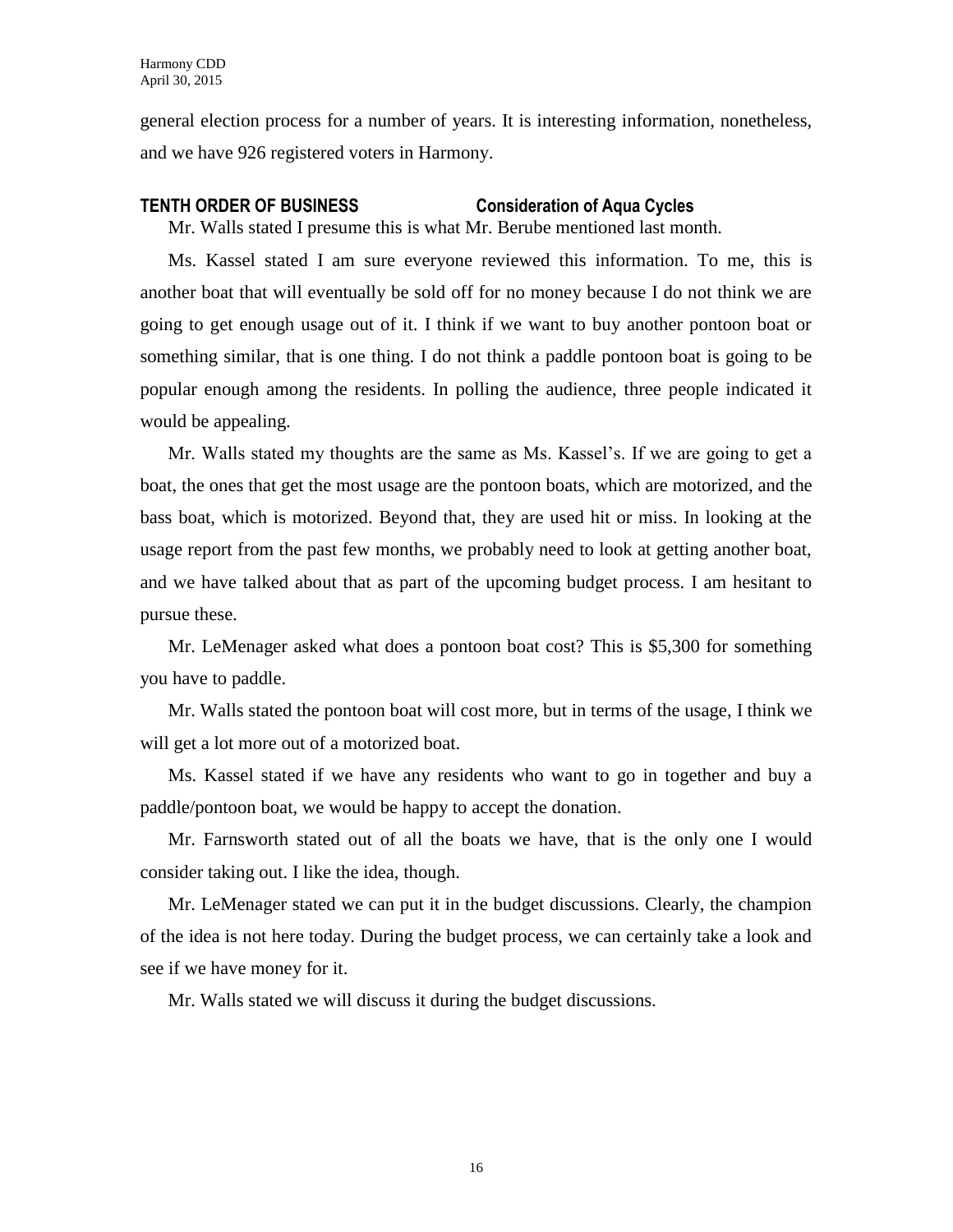## **ELEVENTH ORDER OF BUSINESS Discussion of the Rules of Procedure**

### **A. Blue-Lined Rules**

## **B. Clean Draft Rules**

Mr. Moyer stated Ms. Brenda Burgess sent out some updated drafts based on our discussion last month. Mr. Farnsworth has been working very hard on these and has given us some input that is not reflected in here but will be on the next iteration.

Mr. Farnsworth stated each one of these chapters should have a cover page and a table of contents, for consistency. Right now, only Chapter 1 has that. Chapters 3 and 4 do not and should have. I have made no attempt to introduce that in anything I sent to you. I want to compliment Mr. Walls on what he came up for with the detailed information that went into Chapter 3. Relative to the structure of the chapters that we have, the numbering sequence in the various chapters is not consistent. It is somewhat, but at some point, someone should go through and make them consistent so that it looks like our document and something that we put together orderly, not something that is a hodge podge that has been put together, like it has been. We need to clean that up. In that regard, the one thing I sent to Mr. Moyer and Ms. Burgess had the number sequence changed in Chapter 3 to be consistent with Chapter 4. The issue I have ultimately is in Chapter 4, Section 3. I believe what has been done there is bad. In my opinion, it makes second-class citizens of renters. In my opinion, that should not be done. You are begging for problems. You have had problems with that before. The way this has been rewritten is just asking for more problems. Setting apart a special exemption for military to get around this, in my opinion, is not the proper solution. If you want to give the military an extra credit, like a perk for being in the military and their card is free, I will support that, but not the way this section is written right now. It is bad policy. I have a totally different proposal for the wording of that section. If you go with the type of wording that I have suggested, then you do not need the extra lines in the definitions for exemptions for military and definition for a card for a guardian. I will provide a flash drive to Mr. Moyer that has everything on it to justify and to show what I am talking about. The process of clearing and issuing an access card follows a very clean flow diagram. The first thing you have to do when someone applies or wants an access card is to confirm they are who they say they are. If they are, then determine what kind of access to the facilities they are looking for. Then determine if they are a resident, a non-resident, or if they are looking for a special event access. If they are a resident, by the very definitions that we have in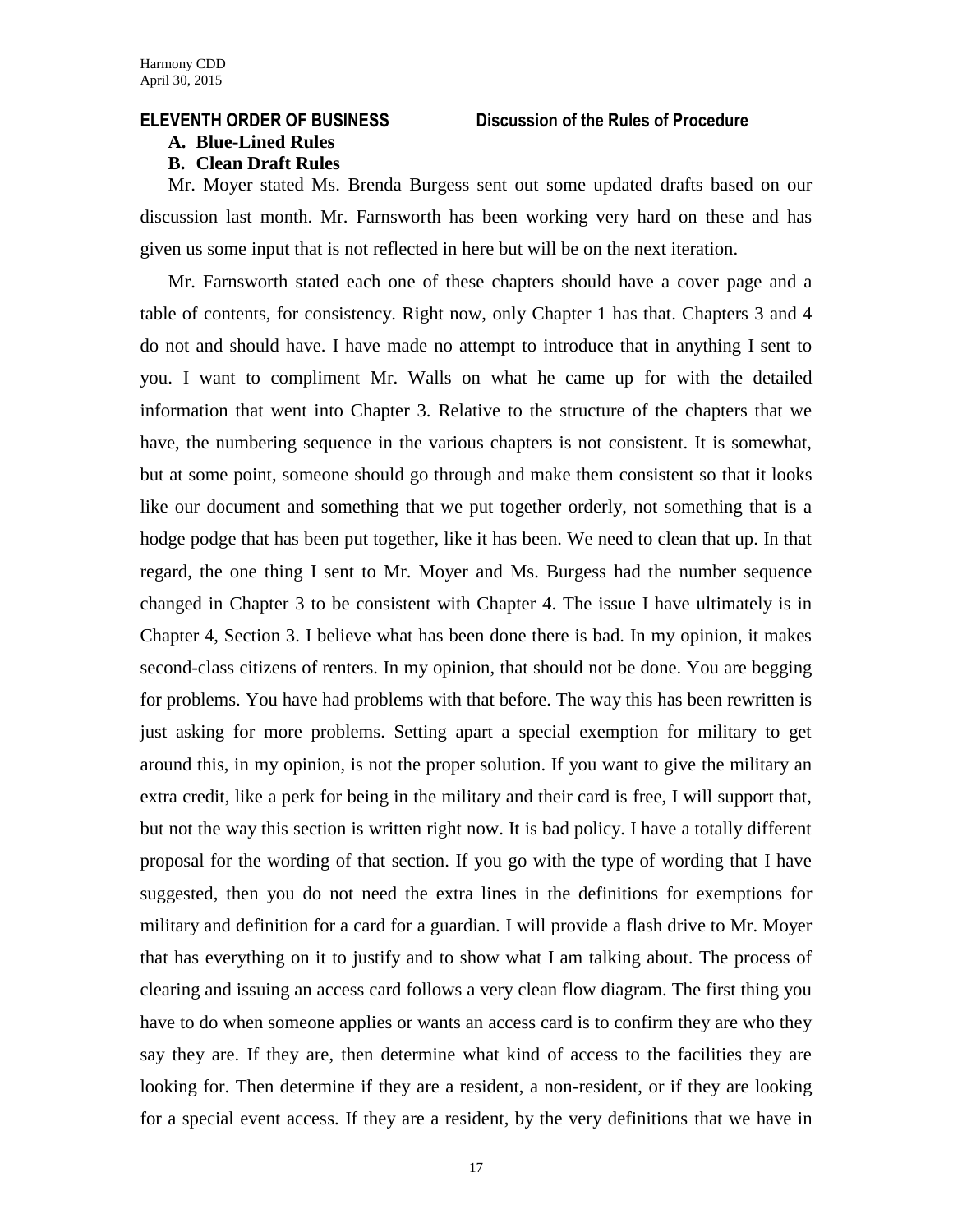the rules, a resident is defined to include owners and renters. Renters are not segregated out as some evil person who does not belong as a resident. If they are residents, then the two categories are either renter or owner. A renter does not stand out as someone to be differentiated against. The owner obviously gets a permanent card. The renter has some kind of defined period, either short term or long term. We have to decide if we place a restriction on the minimum term, which is a different issue, but we do not segregate against them. A non-resident has two categories. Did the concept of a guardian come from the Fishhawk rules? I had never seen it before. I just wondered where it came from.

Mr. Walls stated I distributed it last month.

Mr. Farnsworth stated there is nothing wrong with a guardian, just how it fits into this flow diagram. I would like for the Board to seriously look at this and see if you agree with how that flow occurs. If you do not, then correct it for me to what you think that flow should be.

Ms. Kassel stated I think the flow looks fine. The question is how we establish identification and how we establish residency. That is the question.

Mr. Walls stated Mr. Farnsworth raised the military exemption piece, and we talked about this a little last month. The reason that was included in the draft language is because we ask people for identification that shows they are who they say they are and that they live here. Military members, under Florida law, do not have to update their driver license as quickly as every other resident has to. The idea is that they move around, so they do not need to worry about that as quickly. That is the reason for the exemption because it is included in State law.

Mr. Farnsworth stated if you want to give them a special credit and give them the card for free, that I will happily support.

Mr. Walls stated it is not about the cost of the card. If they are a resident owner, they get their card free just like every other owner.

Mr. Farnsworth stated what I am trying to say is if you handle the renter category correctly, they do not need a special category for them. It is not necessary.

Mr. Walls stated I thought the reason we discussed last month that we have a separate category for renters is they have a lease that has an expiration date. We have had the situation where people have moved but continue to use our facilities, which is why we went to the access cards. The other issue is that renters have to be issued cards more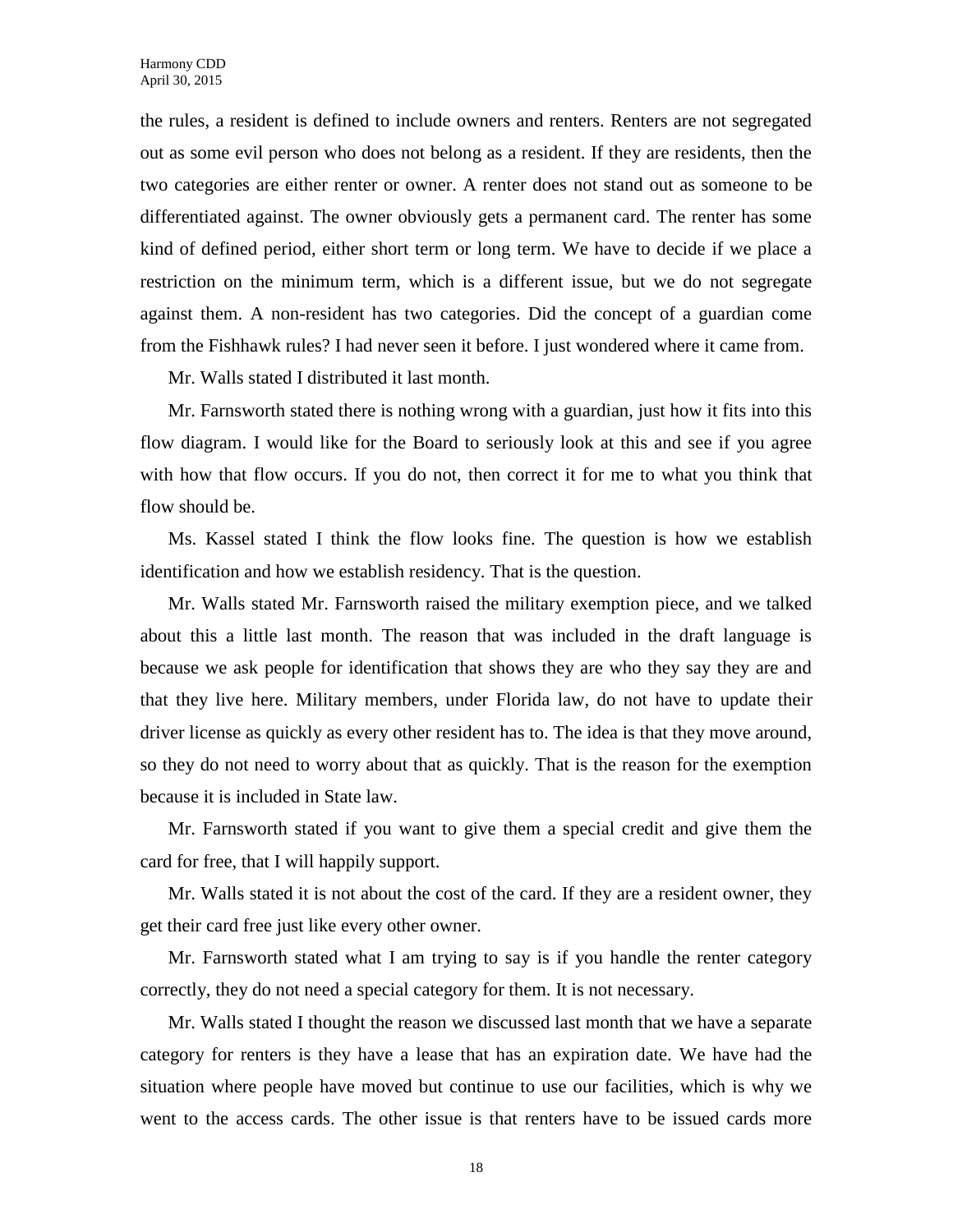frequently because those leases expires or they move other places within the neighborhood. There is a cost associated with that. If you are an owner and you stay in your house for six or seven years, you are issued a card when you purchase the home unless you need a replacement for it being lost or something.

Mr. Farnsworth asked are you saying that the cost of the card is so high?

Mr. Walls stated the cost of a card is \$18.

Mr. Farnsworth stated then increase the price to \$20. Do not segregate this portion of your population. That is bad.

Mr. Walls asked how do you not segregate them to collect that money?

Ms. Kassel asked is Mr. Farnsworth saying that we should not charge renters anything for their cards?

Mr. Farnsworth stated no, that is not what I said. I have never said that in anything I am proposing. If you believe the cost is more than \$10 and they have to renew a card more frequently, then you change the price to reflect what you think it should be. Do not penalize them to the point where they cannot even get a card. This has happened.

Ms. Kassel asked can we resolve what you are talking about by saying the identification has to be a picture ID from a State or Federal agency and it does not need to have their address on it as long as their document to prove their residency has their name and their Harmony address?

Mr. Farnsworth stated yes, that separates out the identification. You can have a passport, a driver license, or an ID card from anywhere, as long as it can be proven that the document is legitimate. Then they have proven who they are. They do not need a driver license from Florida. That kind of requirement for anyone is bad.

Ms. Kassel stated I agree.

Mr. Walls stated I do not think that changes the fact that we have to treat them differently because we require different documents from them and we require money from them. You are just changing the identification requirement.

Mr. Farnsworth stated no.

Ms. Kassel stated there is a whole separate section for renters.

Mr. Walls stated that is correct, which there has to be because you are asking for different documentation and money from them that you are not requesting from an owner.

19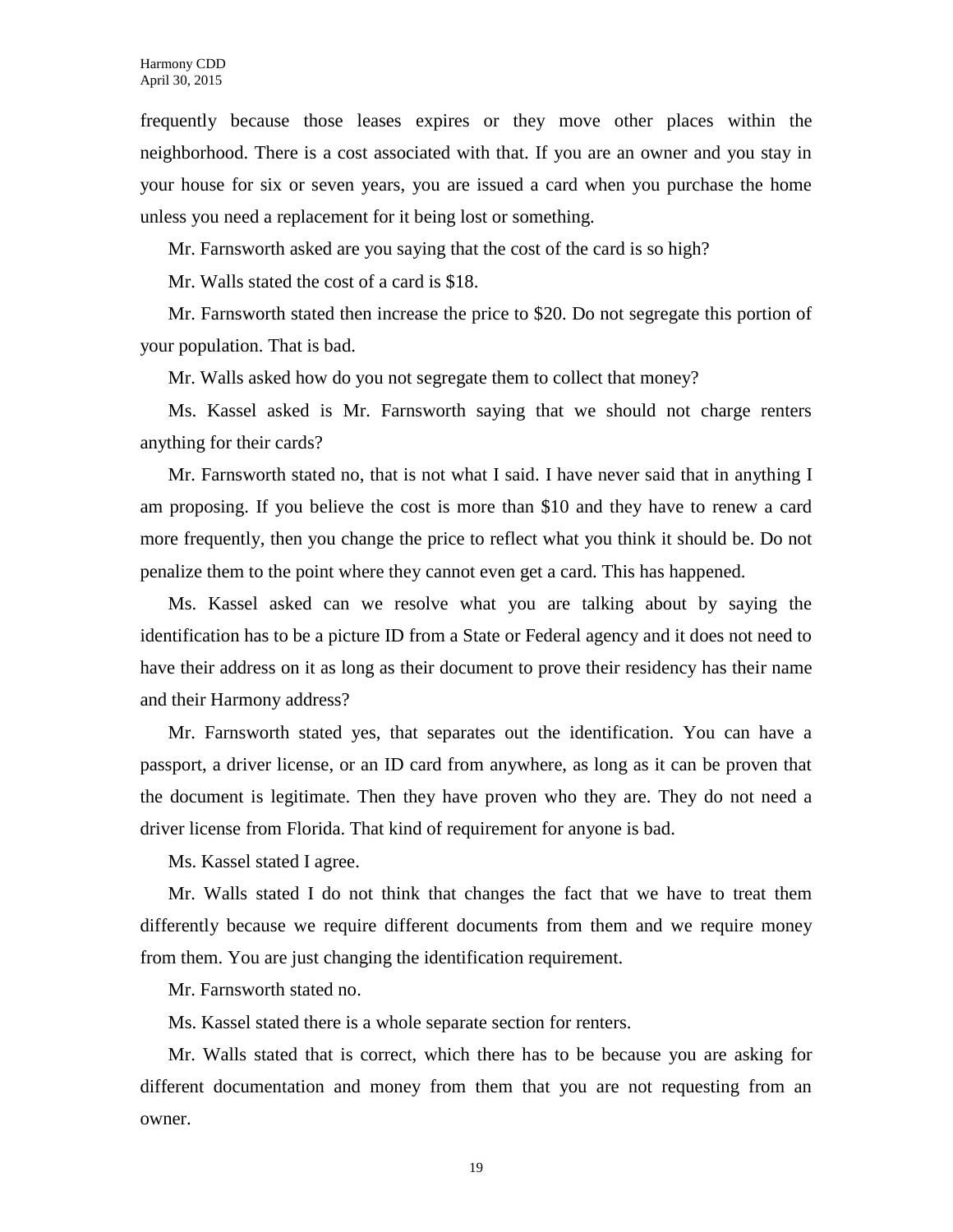Mr. Farnsworth stated you have not seen what I have proposed, so I will provide it.

Mr. LeMenager asked what are you proposing in Section 3.1.5.5?

Mr. Farnsworth stated in Section 3.1.5, there will be three sections. The first paragraph will be proof of personal identity. The second and third will be proof of ownership and proof of renter status. That is all. Each one of those sections is a distinct entity and what action you are taking. In the first paragraph for proof of identity, that is your picture identification to prove you are who you say you are. Then you go to the next step: are you an owner or a renter? If you are an owner, then you provide the normal things. If you are a renter, then you need to have the lease agreement and one more item. You have separated it out so you can distinctly identify where you are in that process. Right now it is sloppy, and the changes that were added made it even worse than it was before.

Mr. LeMenager stated that is not a bad way to do it.

Ms. Kassel asked can you work with Mr. Qualls to clarify because I am not clear on what you are proposing? I would need to see it on paper.

Mr. Walls stated I am hesitant to get into a long discussion tonight on this. What I would like to see, for the benefit of everyone, is to make the changes we think need to be made in terms of what is in this draft right now, which Mr. Farnsworth has done. We have discussed a lot of these changes already. We can tweak those if we need to, but we have already discussed a lot of these. We can work on changes to our own documents that can be circulated. How can we circulate changes to each other without running afoul of the Sunshine law?

Mr. Farnsworth stated that is the trouble; it is difficult to do. This is not a working group where we can share and modify a document. That is not how we function.

Mr. Walls stated I do not have what Mr. Farnsworth is proposing in front of me, so I cannot compare it in a reasonable amount of time.

Ms. Kassel asked could you send the revised part of 3.1.5 to Ms. Burgess or Mr. Moyer, and they can include it as an addendum to be discussed so we can see what you are talking about? I am a bit confused.

Mr. Walls stated once this is put in the public record, it can be distributed. We cannot discuss it among ourselves, but you can distribute it to all of us.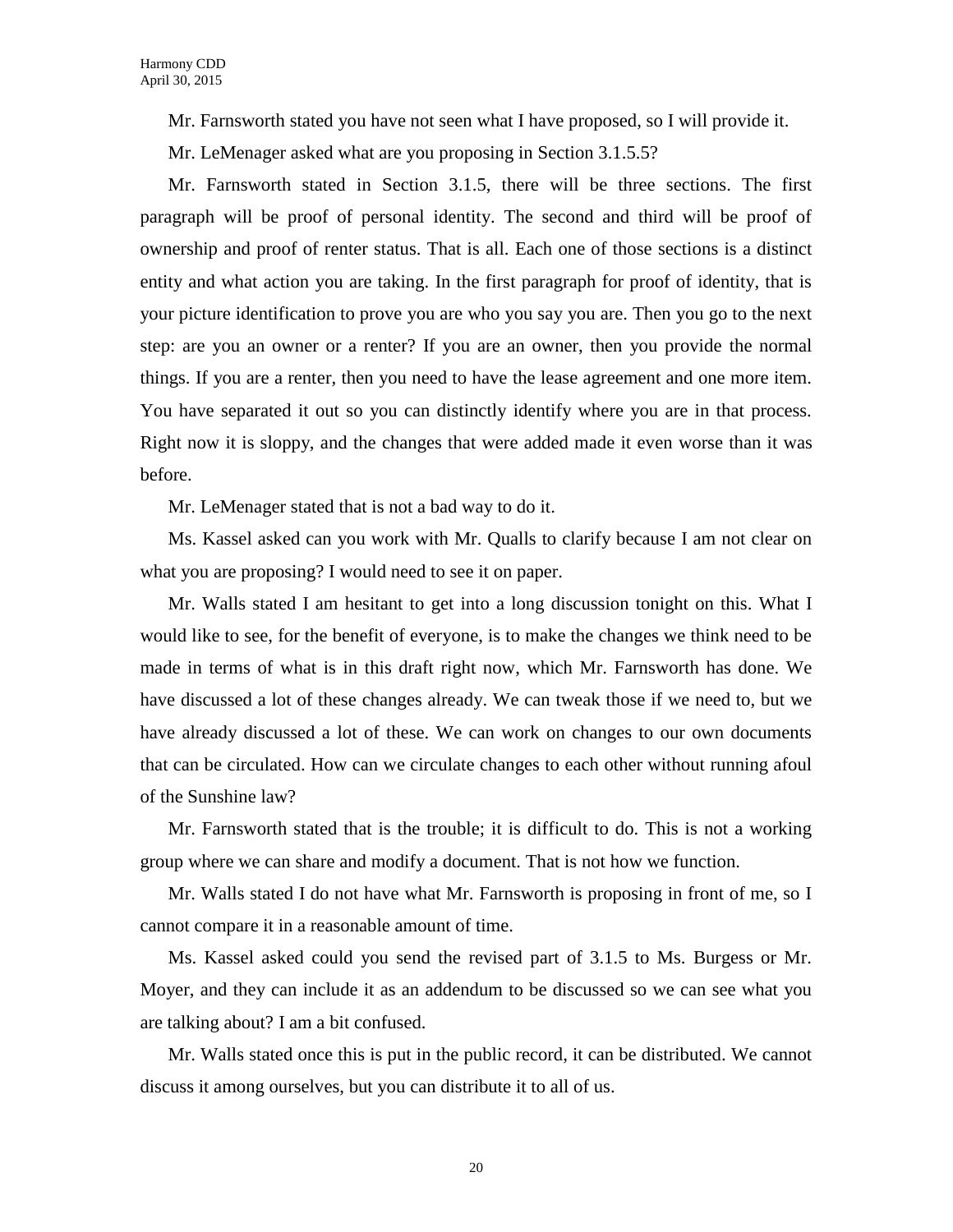Mr. Moyer stated if each of you does your own analysis and sends that to me, and I distribute it to everyone, you are not really having a conversation. You are not talking about anything. All you are doing is giving your thoughts. We will put it in the agenda package, and when we meet to discuss the rules, you will at least have everyone's thoughts but you will not be talking directly among yourselves.

Mr. Qualls stated I am comfortable with that. The Sunshine law says you cannot have a meeting outside of a publicly noticed meeting. Everyone is sharing their input to the rules and giving them to the manager for inclusion on the agenda package, and you will all come together to discuss it at the next meeting. I do not see a Sunshine law violation. Just do not respond to one another.

Mr. Walls stated we can all make the tweaks that we want to see made to the full rules package. That will be included, and I can say that I like what Ms. Kassel did on this particular page. If everyone agrees, we can include that in the revised rules and make that change, rather than trying to describe what we think the rules should be back and forth. That will take a long time. Then the public can review what we all proposed and see what they like and provide their comments accordingly. I see that as the easiest way to do this rather than trying to go back and forth.

Mr. Qualls stated my advice is to make your comments on something that is already in the public record. Do not get something from another Supervisor and comment on that, since that would be a Sunshine law violation.

Mr. Walls stated right. Maybe Ms. Burgess can send us the current red-lined version of the rules, and we can make our changes to that.

Mr. Farnsworth stated she has essentially done that.

Mr. Walls stated I mean the Word document so we can edit it. If everyone has time to make their changes, we can look at everyone's version and choose what we like from each one.

Mr. LeMenager stated I admit that I was unhappy to hear Mr. Moyer say this could go on for three more months.

Mr. Moyer stated I am just reflecting past history.

Mr. LeMenager stated I understand. I appreciate Mr. Farnsworth's comments about some inconsistency in terms of numbering and how things are put together.

Mr. Farnsworth stated it is not a major issue, just a cleanup.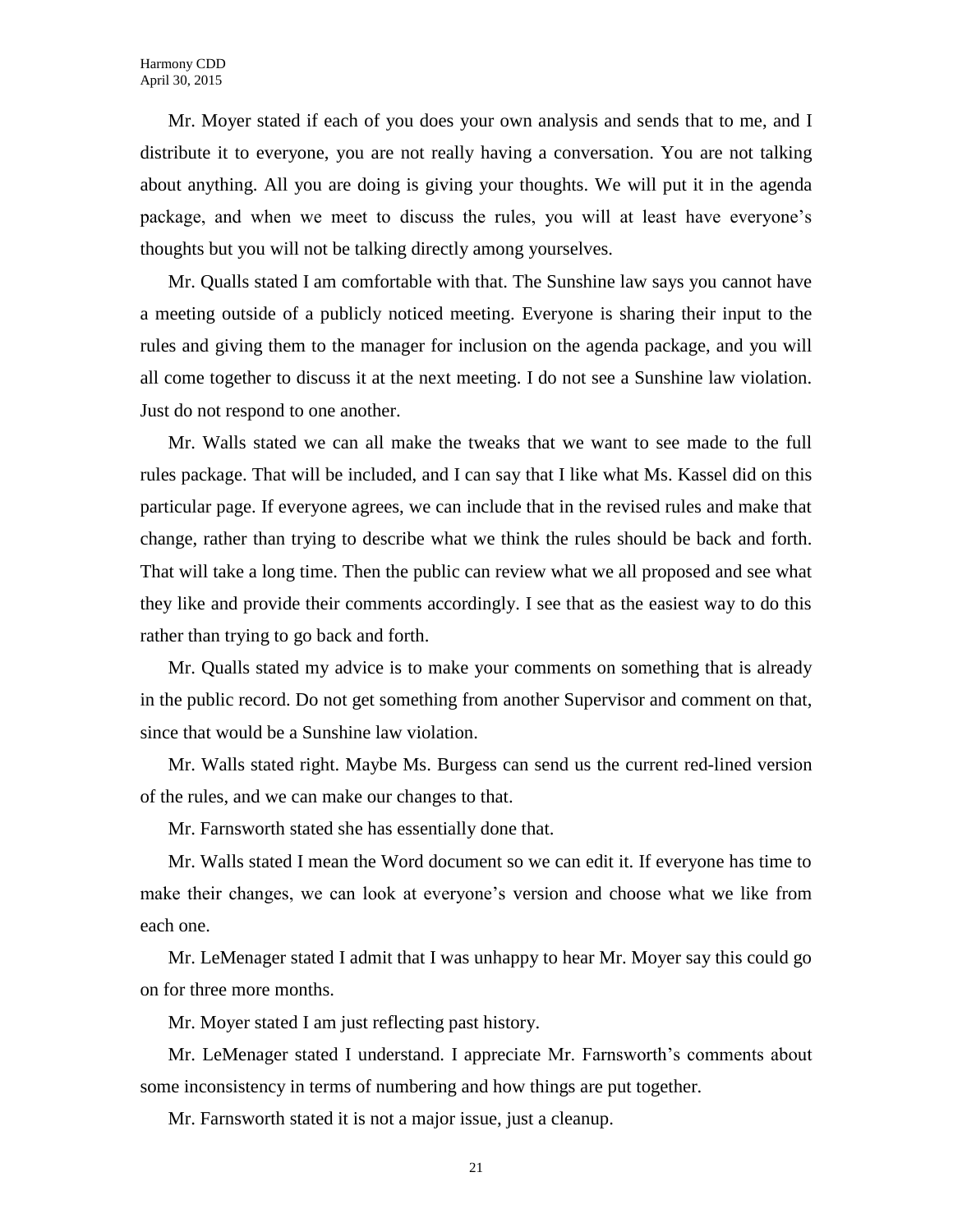Mr. LeMenager stated I understand completely. The reality is that it was put together piecemeal over many years. The body of it came from the original developer, and we are trying to clean it up. I like your idea a lot. It sounds great changing 3.1.5 in that way based upon your chart. That makes good sense to me. If each of us actually submitted comments, do you have any idea how many hours we would be sitting here talking about minutiae?

Mr. Walls stated I am not talking about going through and changing "may" to "shall." I am talking about broad context. Mr. Farnsworth was talking about the access cards and his concept, so he should present it in that manner.

Mr. LeMenager stated I think we pretty much have broad concepts here.

Mr. Walls stated we do not have much left.

Mr. LeMenager stated he has only introduced one new concept. He would like to tinker with 3.1.5. From his presentation, it makes sense and sounds like a good idea.

Mr. Walls stated I have not read it.

Mr. LeMenager stated I understand. We should not be surprised, and that is why I submitted my revised Chapter 1, Amendment 4 so everyone could have a chance to read it ahead of time. What you really need to do is send information to Mr. Moyer and Ms. Burgess early enough so hopefully they can actually get it in the agenda, though I was a little late for mine. At least get it to them several days ahead so they can send it to us. I agree with you completely that you do not want to sit here and discuss something on the fly that you have not actually read and had time to think about.

Mr. Walls stated that is all I am asking. They may be great changes, but I would like to read them before I agree to them.

Mr. Farnsworth stated I was trying to make my point that I was rather unhappy with the way the wording of that section came out. When you consider these things, Chapter 4 has a lot of references to maps and attachments, but nothing is ever attached. Either attach it or quit saying it is attached. Regarding the boats, I think user responsibility should be expanded a little. My rendition of what should be in 5.8 has been submitted to Mr. Moyer. It is only three items and is not as long as it was before.

Mr. Walls stated we should have a date for us to submit our changes to the rules for when they need to be included in the next agenda package. We will make sure we get any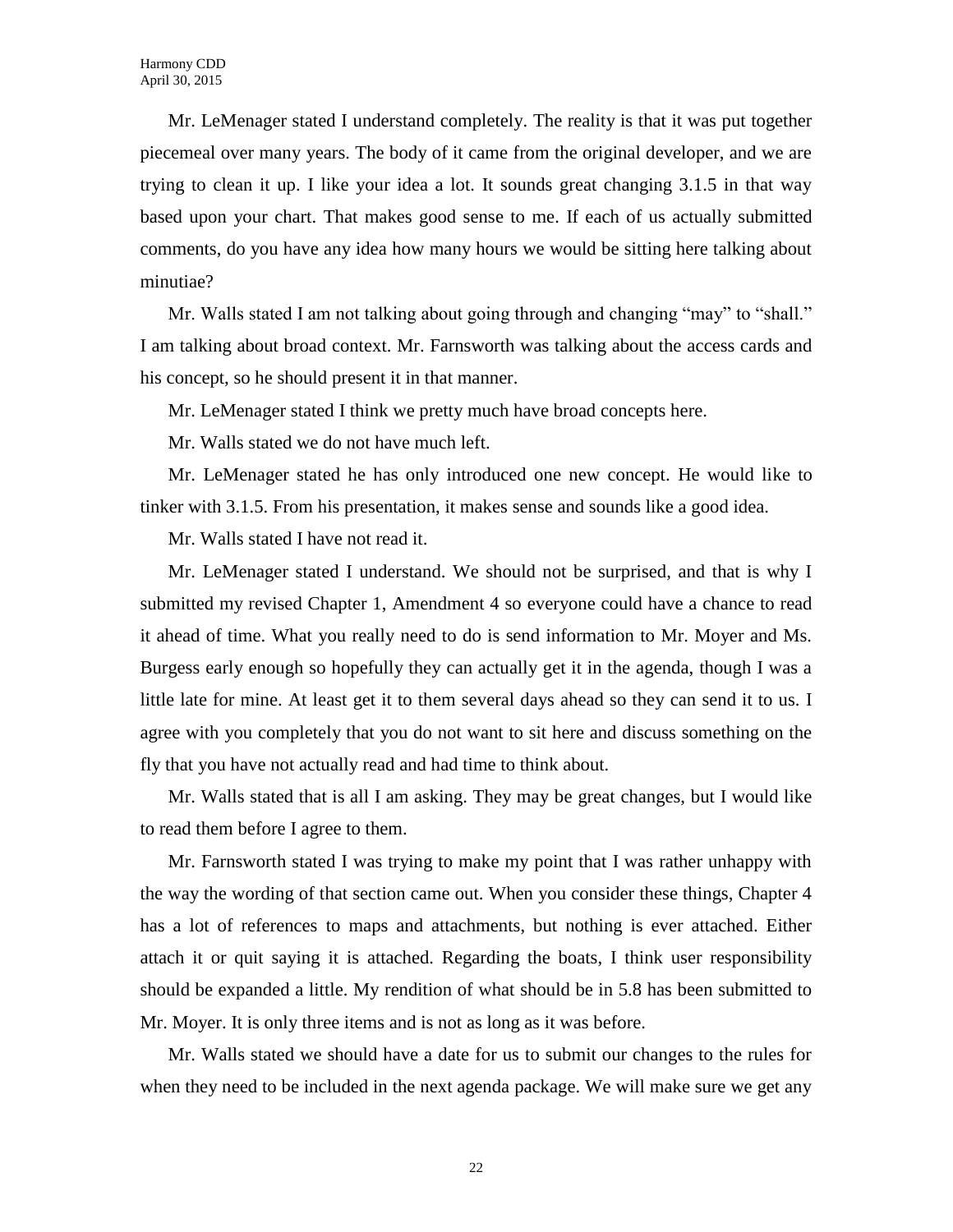changes we would like to see to Mr. Moyer by then. Hopefully next month, we can button a lot of this down so we can set the public hearing for the following month.

Mr. Moyer stated our next meeting is May 28, and we try to get the agenda out to you a week ahead of time. If you can get that material to us by the  $19<sup>th</sup>$ , that will give us sufficient time to include it in the package. To follow up on Mr. LeMenager's comment, what I envision the process to be is, next month we will talk about these collective recommended changes to the Board and come up with a final rule. That has to be advertised, so we will have a public hearing in June and adopt them in June. So it will not be three months but two months.

Mr. Walls stated that is what I am thinking.

Mr. LeMenager stated that sounds good, which is why I am pushing it. June is better than July.

Ms. Kassel stated no, it is not. I have been invited to a general assembly at the United Nations on June 25, which is the day of our meeting. I would like to not have to turn down the invitation because I have a CDD Board meeting. I take my official position seriously, but I have never been invited to a general assembly of the United Nations. I would really like to go, and I would really like to be here for the vote on these rules.

Mr. Walls asked should we push the hearing to July or leave it in June?

Mr. LeMenager stated that will be determined by next month's meeting if we are in agreement that this is what we want to do.

Ms. Kassel asked do we need a workshop?

Mr. LeMenager stated it depends. I think we can get through the agenda quickly.

Mr. Walls stated we will defer that. We cannot schedule the public hearing now, anyway. We will discuss it next month.

Ms. Kassel stated what we removed that Mr. Qualls suggested we leave in—Sections 1.1.008 through 1.1.015 that reiterate Florida Statutes—I have changed my mind that we should take them out. I feel like when the Board reads these rules, it is realizing some of its obligations to the Florida Statutes that it may not have realized before. We, as Board members, do not go through these many hundreds of dense Statutes of information about what a Florida CDD entity is responsible to do and the whole package that we were given by the attorney when we became a Board member. I like the idea of keeping them in the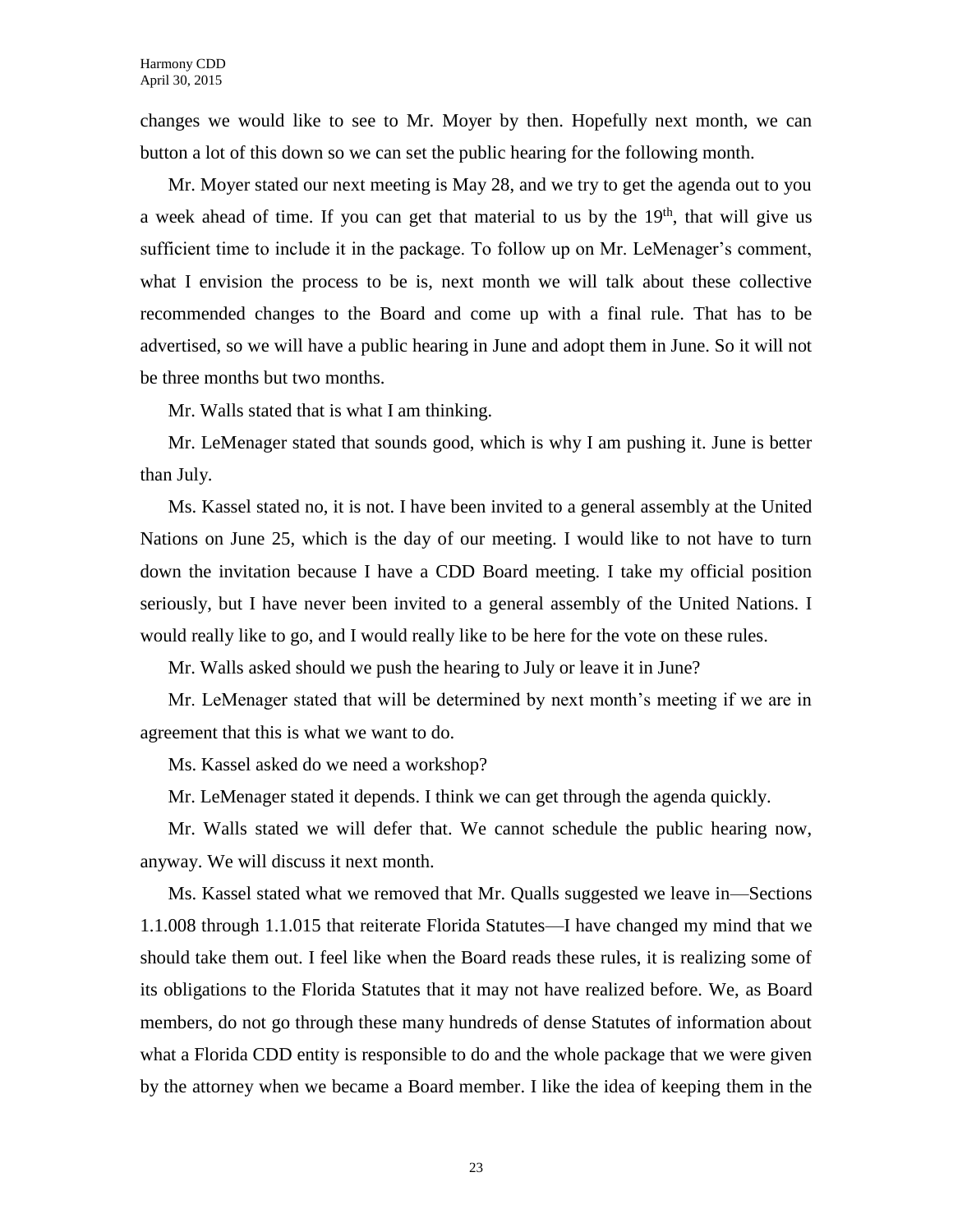rules because I think they remind the Board and the CDD body of what their obligations are.

Mr. Farnsworth stated I am not saying yay or nay. But if you are going to leave those sections in the rules, should we do the same thing in Chapters 3 and 4? I am not opposed to doing it. I am just asking the question.

Ms. Kassel stated the only place we removed these was Chapter 1, Amendment 1.

Mr. Farnsworth asked why are they there and not in Chapters 3 and 4? We are inconsistent again.

Ms. Kassel stated I think 1.1.015 was the three-day right of rescission, and I think that probably should be removed because that is the one that we cannot actually enforce. That could be removed, but not the others. They deal with the District facilities report, public financing information, and procedures for the District to furnish to each developer of each residential development within the District copies of public financing. These sections really mostly deal with public financing, which are dictated by Florida Statutes. Most of the rest of our rules are elective and things that we make up.

Mr. Farnsworth stated this is intended to cite where your authority is coming from. Even Chapter 3 or Chapter 4 has some reference to the authority, even if it is a top-level authority.

Ms. Kassel stated we can ask Mr. Qualls to include that. I see that Amendment 2 has the specific authority listed, agenda page 237.

Mr. LeMenager stated I think that has a lot more to do with who the attorney was at the time.

Mr. Qualls stated to give you some perspective on the rules that Ms. Kassel is talking about where it says "specific authority" on the bottom, that is modeled after the Florida Administrative Code. For all State agencies that promulgate rules—Department of Revenue, Department of Highway Safety and Motor Vehicles—each rule that those agencies promulgate will have a section noting specific authority. The reason for that is, if you are a State agency promulgating rules pursuant to Chapter 120, Florida Statutes, a rule may not be inconsistent with general law. Your rules should not be inconsistent with general law. I think it is always good to have specific authority. I appreciate what Ms. Kassel is saying. I would encourage you to read the Statute in these sections and then read the rules. They are not verbatim. I think that by putting these in the rules, it sends a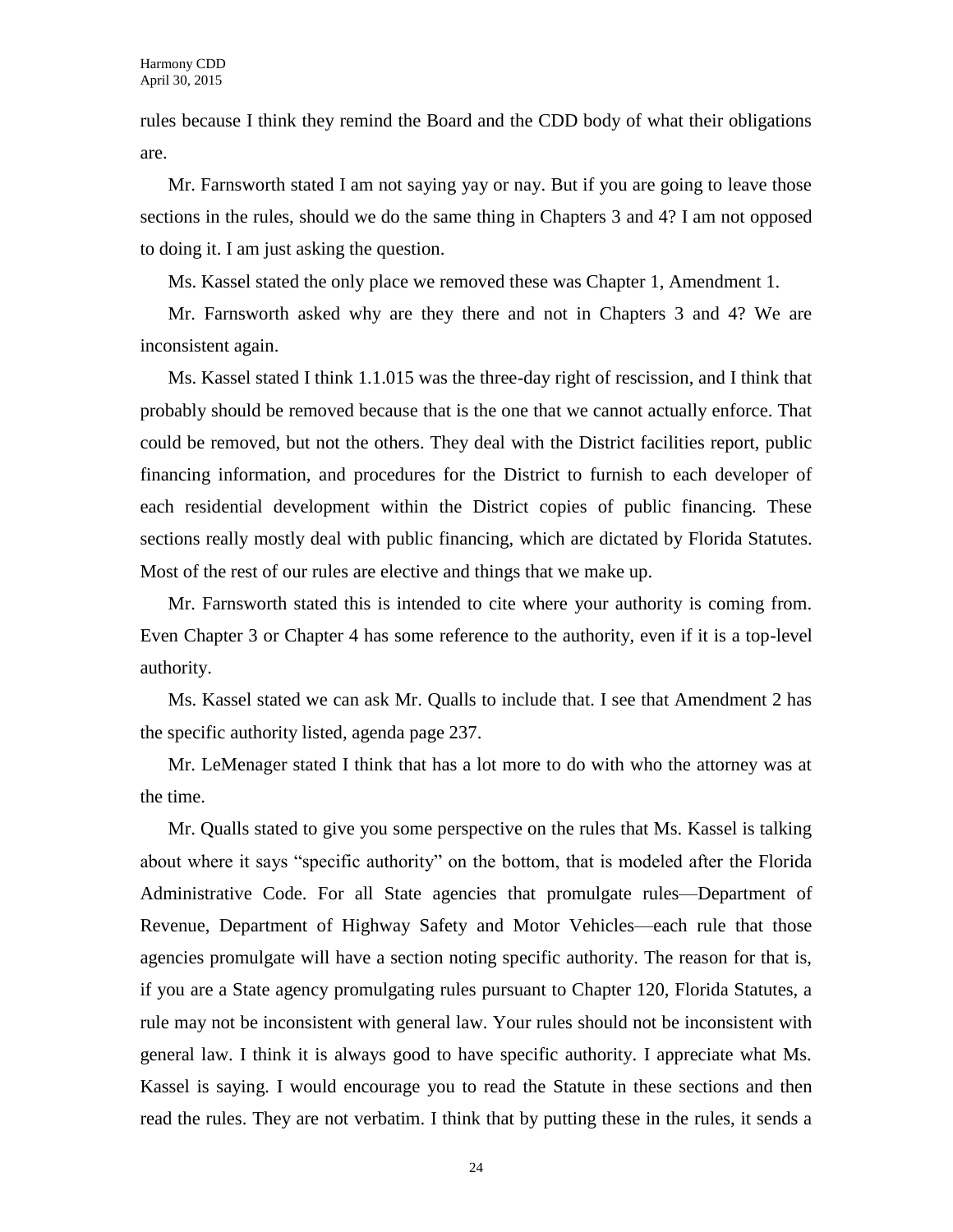good message to the District of what you are expecting to be disclosed to a potential purchaser within the District. My points have been made clear in a memorandum.

Ms. Kassel stated I have changed my mind on it. I do not know if anyone else is going to, based on what I argued. I would like to keep those sections.

Mr. LeMenager asked was the vote to remove them unanimous 5-0?

Ms. Kassel stated we did not vote. We have not voted on anything. We are just having discussions.

Mr. LeMenager stated I understand. We are discussing what to put in, what to red line, and what not to red line.

Ms. Kassel stated exactly.

Mr. LeMenager stated the red lining was pretty unanimous.

Ms. Kassel stated I supported it at the time, and I have changed my mind.

Mr. Walls stated the way I view it is that these are requirements of the law.

Ms. Kassel stated but we did not know that as the CDD Board until we read these rules.

Mr. Walls stated yes, but that is up to our legal counsel and manager to tell us. The way I view it, residents come and look at these rules. We have a lot of clutter in there now, and these are things we have to do according to State law. Residents come and read these rules, and I do not think this is what they are necessarily looking for. They want to know how to get an access card.

Ms. Kassel stated so we direct them to those particular chapters.

Mr. Moyer asked would it help to have an introduction that says we are following the procedural rules in Chapter 120, Florida Statutes, and Chapter 190, Florida Statutes? If you want more specific information about the process or the authorities, residents should consult those chapters.

Mr. Farnsworth stated that would be fine.

Mr. Moyer stated then you do not clutter the rules. It will be two lines in the header of the introduction.

Mr. Walls stated this does not make sense to many people. It is a lot of information they are never going to care about in their entire lives. That is why I wanted to remove it.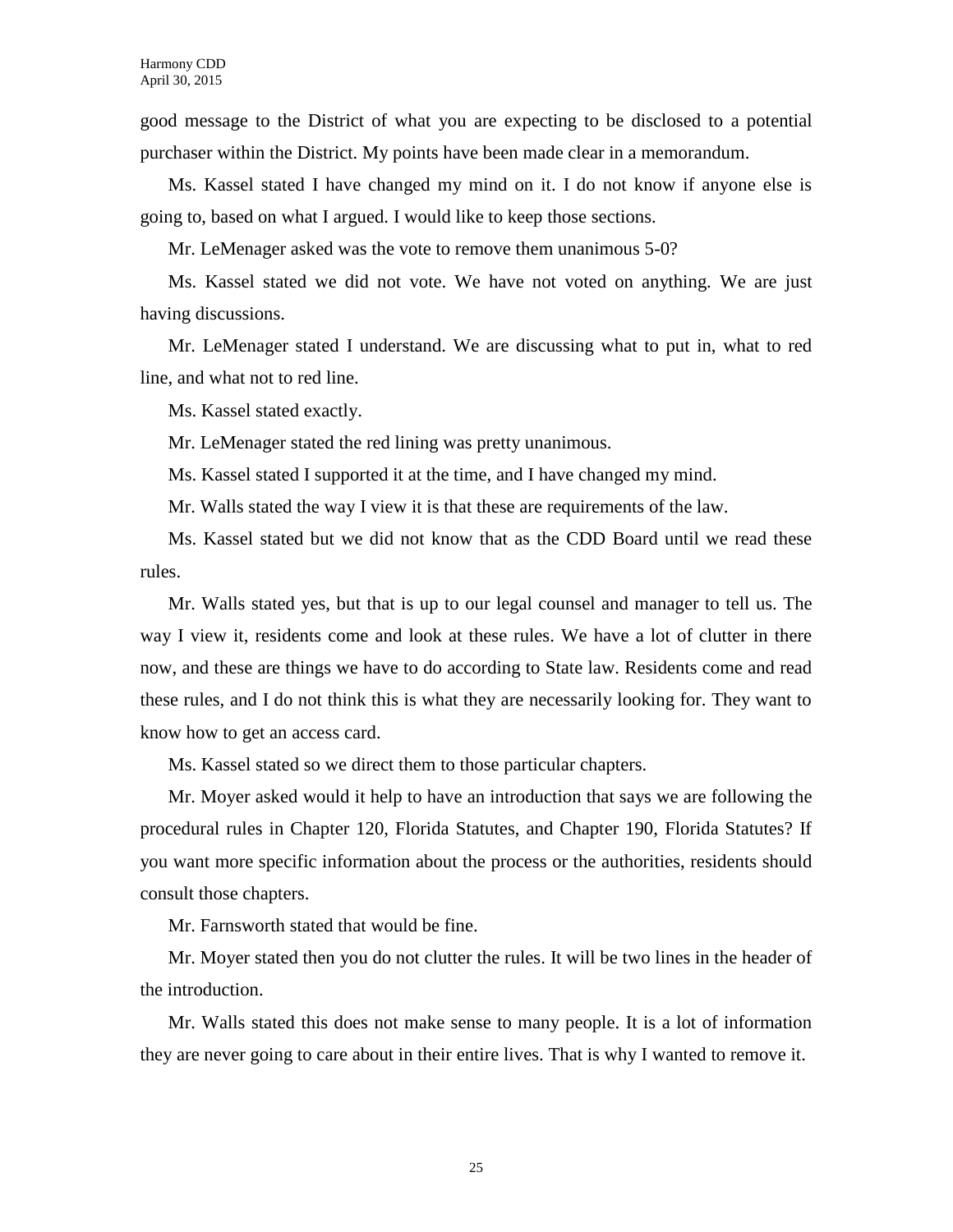Mr. Moyer stated we can also refer them to the website, and we do have Chapter 190, Florida Statues, linked on the website. They can click on that chapter and read all about what we can do and what we cannot do.

Mr. LeMenager stated my point last month was, if you have all this in our rules and if the Legislature decides to change the rules, then we have to change ours. That is a nice, clear statement about the availability of District public financing information to existing residents. That is clear, and people know that they have access to it. That is where I suggested we stop.

Mr. Walls stated this is something Ms. Kassel can include in her draft update, and we can consider it next month.

Ms. Kassel stated regarding Chapter 1, Amendment 4, I do not believe that any of us, including Mr. Qualls, have really looked at this amendment. In our first meeting and discussion of it, we wondered where it came from. It is marked a draft, and Mr. Qualls said it might not even have been adopted. It turns out it was adopted in 2003, unanimously by the Board. We did not know about it. Coming in as residents, because we had not seen it, we did not even know there was an obligation on the part of the Board to meet with the HOA in our rules. That is why we have not met, not because we do not care about it but because we did not even know about it. We were not even aware of it. We heard from quite a few people who attended here tonight, I think fairly specifically. They wanted their voices heard on this particular amendment that they prefer not to have it changed.

Mr. Walls stated the reason why we discussed removing this rule is because it has been here all this time, and it has never directed any single one of our actions, ever.

Ms. Kassel stated that is not true.

Mr. Walls stated we never looked at it and we never contemplated it in terms of making any decision here. If anyone says they have, I do not believe them. It has been sitting here and has made no difference in anything we have ever done, probably in the entire history of this Board. That is the reason why we discussed removing it.

Mr. LeMenager stated Mr. Kramer has proposed a revision to this amendment, that I asked be forwarded to the Board. His revision basically removes the HOA wording.

Mr. Farnsworth stated unfortunately, it substitutes something just as bad.

26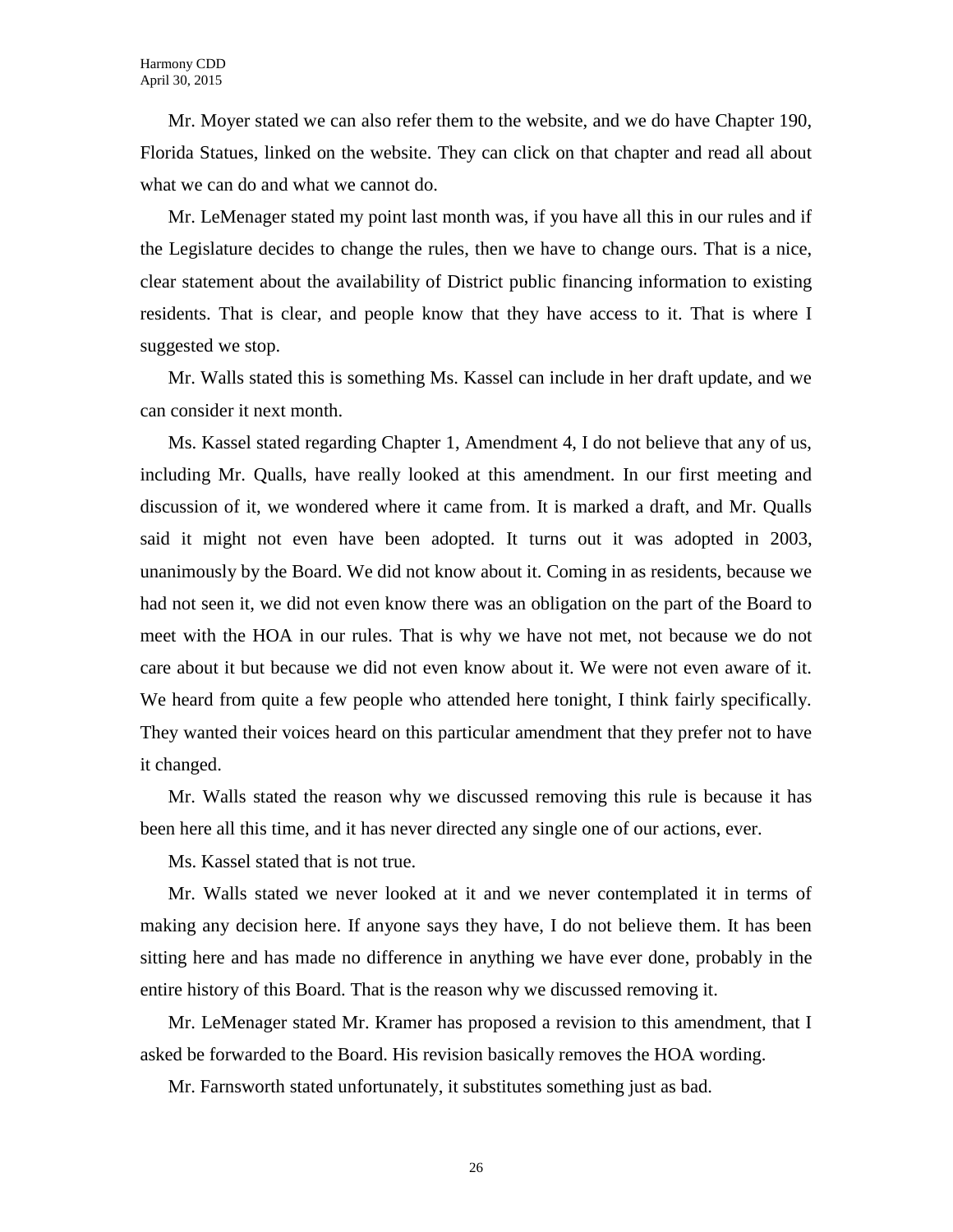Mr. LeMenager stated that is why we have discussions. We have not done a lot of these things, and we did not do a lot because we had Mr. Greg Golgowski. We now have a developer who wants to make money, period, and really could care less about what this community is going to be. It was great, but how many times were we in meetings and an issue on the environment or use of a chemical would come up? We just looked to Mr. Golgowski for his thoughts. He is not here anymore. I do not think it is a bad idea to actually have something in place that, in essence, replaces Mr. Golgowski.

Mr. Walls stated I do not disagree with you. We make decisions that impact the environment in terms of our landscaping contract, pond maintenance contract, and maybe how we place some of our parks. I have no problem bringing in people to give us advice, whether they be residents, consultants, or whomever is needed to make the best decision. What has been proposed in Mr. Kramer's version is a standing committee made up of I am not sure who. I do not know what they look at all the time. If we are going to have a committee-type structure, we bring them in when we need them. If we are looking at a pond maintenance contract, I do not know much about pond maintenance but maybe there are some people in the community who do. Maybe we can put together a group at that time to help us look at the contract.

Mr. Moyer stated I want to warn you that if it is a formal committee of this Board, it is subject to the Sunshine law, minutes, and record keeping. There will be costs involved to have a formal committee versus a group of residents that just get together, look at the agenda, and get together to attend a meeting like this and tell the Board what they want. It would not be a formal committee, but it would be an informal group of residents.

Mr. Walls stated that is something I discussed with Mr. Kramer. If the committee is subject to the Sunshine law, those committee members cannot talk with each other outside of those meetings.

Mr. Moyer stated that is correct.

Mr. Walls stated it creates an issue that I do not think we want to get into.

Ms. Kassel stated that may not be the case.

Mr. Walls stated we have the expert right here.

Mr. Moyer stated we have the legal expert.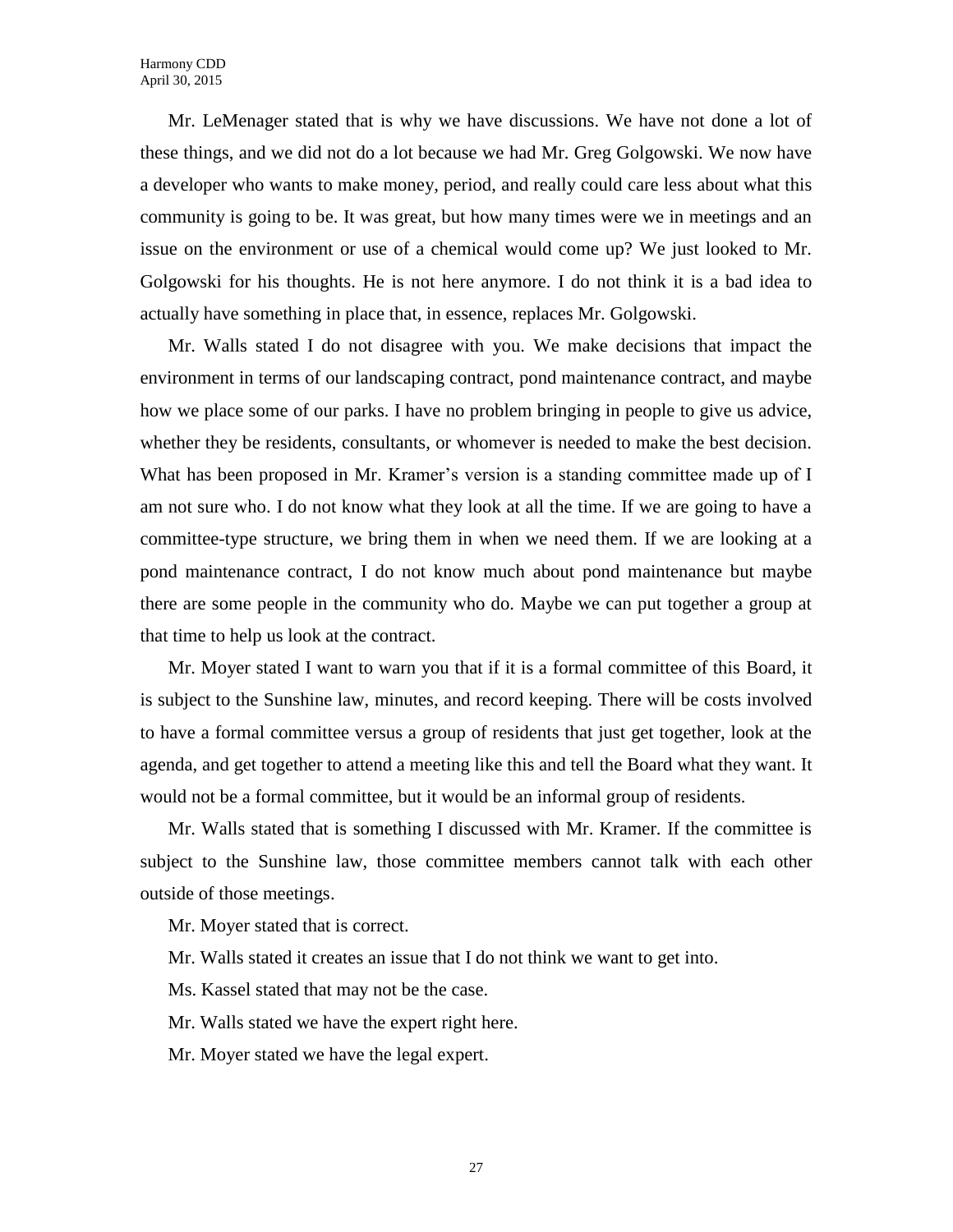Mr. Kramer stated my understanding is that there is an exemption in the advisory situation, that as long as the Board is not making any specific decisions and we are only advising the Board on decisions, it was actually exempt from the Sunshine law.

Mr. Farnsworth stated if it involves more than one Board member, it is not exempt.

Mr. Kramer stated it will not involve more than one.

Mr. Walls stated the public comment period is over.

Mr. Qualls stated there is a rule on public comments. These are public meetings that have to take place with a certain amount of respect. The District has a rule on public comments, but that is beside the point. We advise the Board, in an over abundance of caution, not to have two Supervisors meet outside of a publicly noticed meeting. We take that so far as to say even emails back and forth can be construed as a meeting, because the Attorney General has said that. If there is going to be a committee, our advice is that only one Board member would serve on that committee.

Mr. Moyer stated my understanding in working with a lot of attorneys on Districts throughout the State of Florida, if it is a formal committee of this Board that will make a recommendation to this Board, that needs to be done in the Sunshine, and it has to have minutes recorded.

Mr. Farnsworth stated that is the reason you do not want to make it an official committee.

Mr. Walls stated that is not inconsistent with what we do at the County level. If we sit on a committee that will advise the Board, we have to take minutes, we have to post the meeting, and we have to operate in the Sunshine.

Mr. Moyer stated yes.

Mr. Qualls stated this came up recently with another client where the Department of Highway Safety and Motor Vehicles was putting together an advisory Board. The law says that if that Board is going to have some input in the decision-making process, then it falls under the Sunshine. If it is not going to have some input into the decision-making process, then it begs the question of what is the point. If there is going to be an advisory committee, it would fall under the Sunshine and would trigger all of those requirements.

Mr. Farnsworth stated I ask everyone, including Mr. Kramer, to review my revision. I expanded what I provided earlier. I ask that you review my suggested revision to Chapter 1 to accommodate the desires of what are in Amendment 4.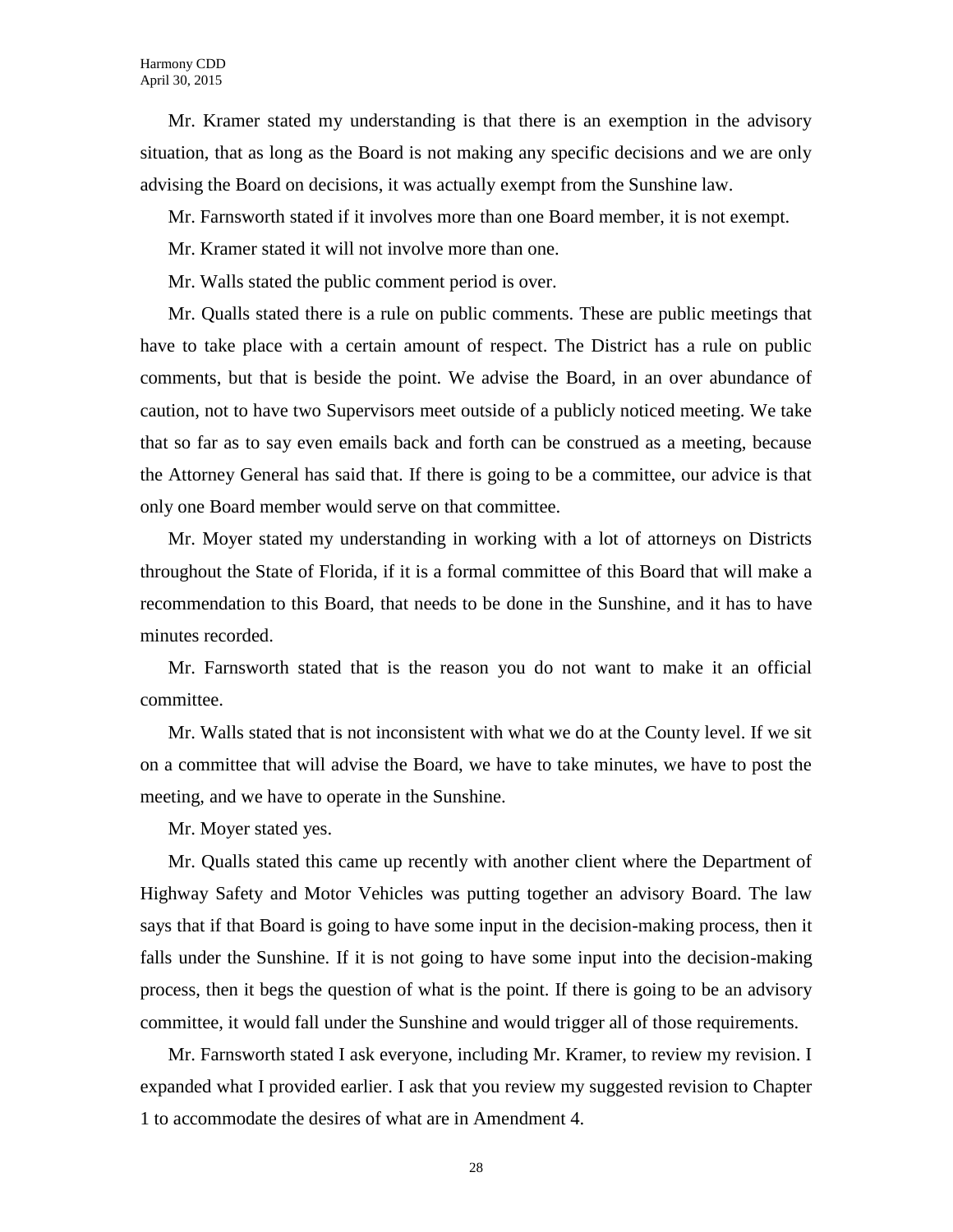Mr. Moyer stated I will provide that to everyone.

Mr. Farnsworth stated what I suggested is my wording. It has not been reviewed by the attorney to justify the wording.

Mr. LeMenager stated what I am hearing is that, in general, there is support for codifying the nature of what we want to do. It is more about the specifics of how to keep it legal, given the onerous requirements of the Sunshine law.

Mr. Farnsworth stated it is how you make things actionable. Most of what is in Amendment 4, as it stands right now, are not actionable items.

Ms. Kassel stated that is not true.

Mr. Farnsworth stated yes, it is.

Ms. Kassel stated they are absolutely actionable in terms of decisions we make on landscaping and pond treatment.

Mr. Walls stated those are not rules; they are policies. Nothing in there makes this Board do anything.

Mr. Farnsworth stated that is correct; they are not actionable items.

Mr. Walls asked if it does not make us do anything, then why is it a rule? We can set policies on how we make decisions. We can say that we are going to consider the environment in our decisions, and we can say that we will solicit input from the public when we make these decisions. But the rule, the way it stands now and the way it has been amended, is not a rule. It does not make this Board do anything, except possibly create a committee that will be subject to the Sunshine laws. It is possible that it would be a defunct committee that we have in our rules because we cannot get enough people to serve on it two or three years from now. Then we end up where we are now, with a rule that says we have to do this, but we cannot do it because the committee that it is referencing does not exist. That is my concern. Why put it in a rule? I am all for doing anything that it talks about. I have no problems with that, but let us think about how we do it, and do it in a smart way so we can get the most out of it. That is all I am saying.

Ms. Kassel stated I think the rule is already there. It has us meet with the HROA or the Companion Animal, Habitat, and Wildlife Committee, which is a group of residents. It is not an advisory board but a committee of the HROA.

Mr. Moyer stated that is fine.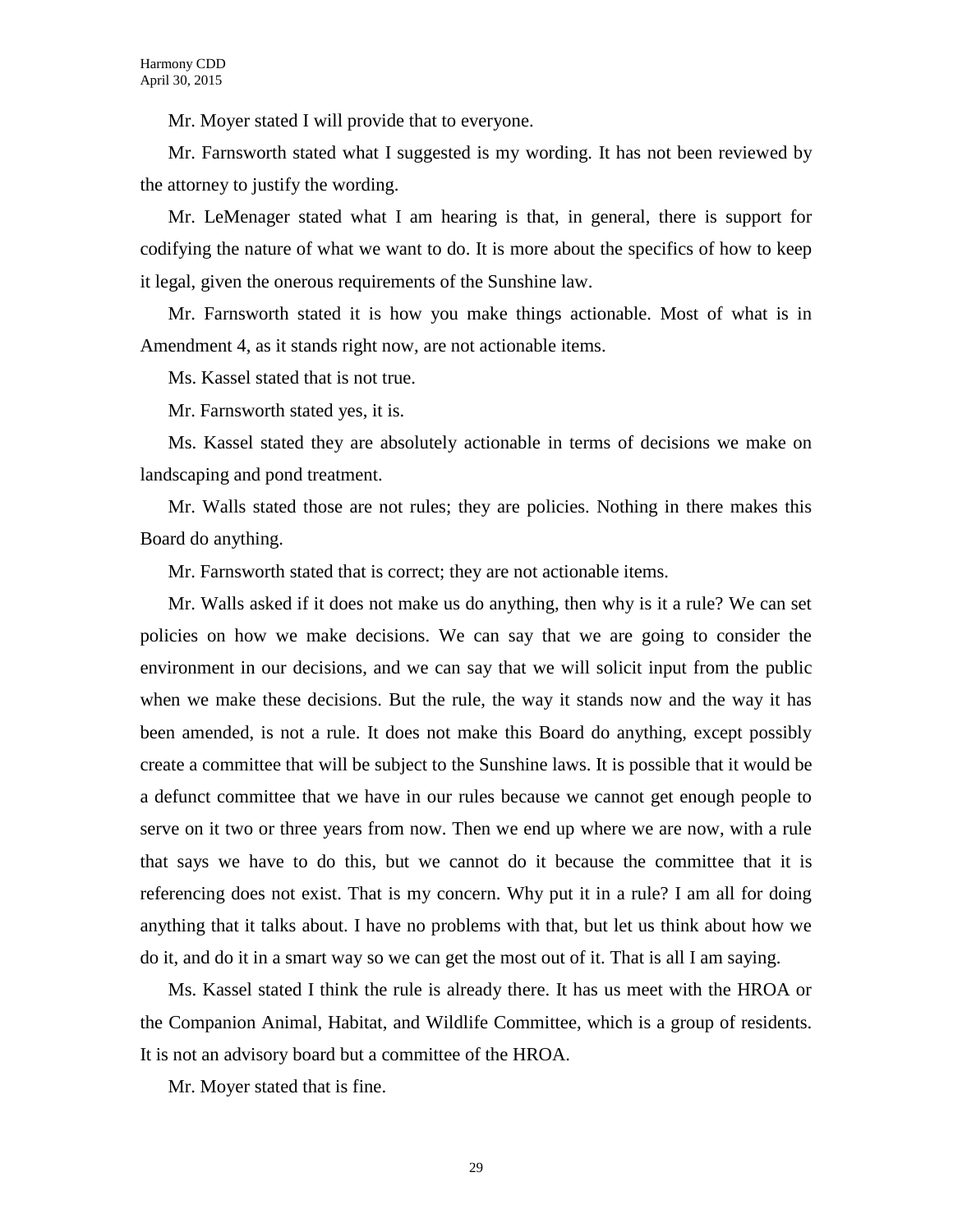Ms. Kassel stated that committee has meetings, and it is already established. We already have the rule.

Mr. Walls stated so this committee meets. What do we discuss with them? That is the whole issue. If we have a specific issue that we want to get some input on, then let us do it. We can tell them we are looking at our pond maintenance and how we do that, and ask if there are better ways to do that.

Mr. LeMenager stated I voted with Ms. Kassel last month in terms of not eliminating everything in Amendment 4. My position is more compromised. I will be very clear. As long as the HOA is controlled by the developer, I am not in favor of cooperating with the HOA in any way. The HOA is 100% controlled by the developer, despite the fact that this community is 11 years old. I will not vote on that. The problem with a policy is that you can change it at any time. Clearly, you cannot change rules that quickly. To me, it really comes down to how we actually move forward in the future where we are in charge and no one is giving us anything anymore and how we address that in terms of the rules that we must follow until a future Board wants to change it. We are trying set something down as to the best practices, based upon the goals and objectives of the community.

Mr. Walls stated yes. But why box yourself into a rule when things change?

Ms. Kassel stated that is the issue: why box yourself in.

Mr. Walls stated circumstances may change. We might make a rule that says we want this committee, it has to have so many members, and they must have this area of expertise. What happens when we need information on another type of item? Do we make another rule that says we form a committee for this type of item, roads or whatever it might be? Why box yourself in like that? Why not just say that we will solicit input when it is needed?

Ms. Kassel stated that is what I am objecting to. I am objecting to we get to decide when we allow input.

Mr. Walls stated that is the way this reads now.

Ms. Kassel stated no, it does not.

Mr. Walls stated we do not have to listen to anything these people tell us, and I do not even know what they are going to look at. There are no specifics that say what items they are going to look at.

Mr. Farnsworth stated read my original suggestion before you rehash all this again.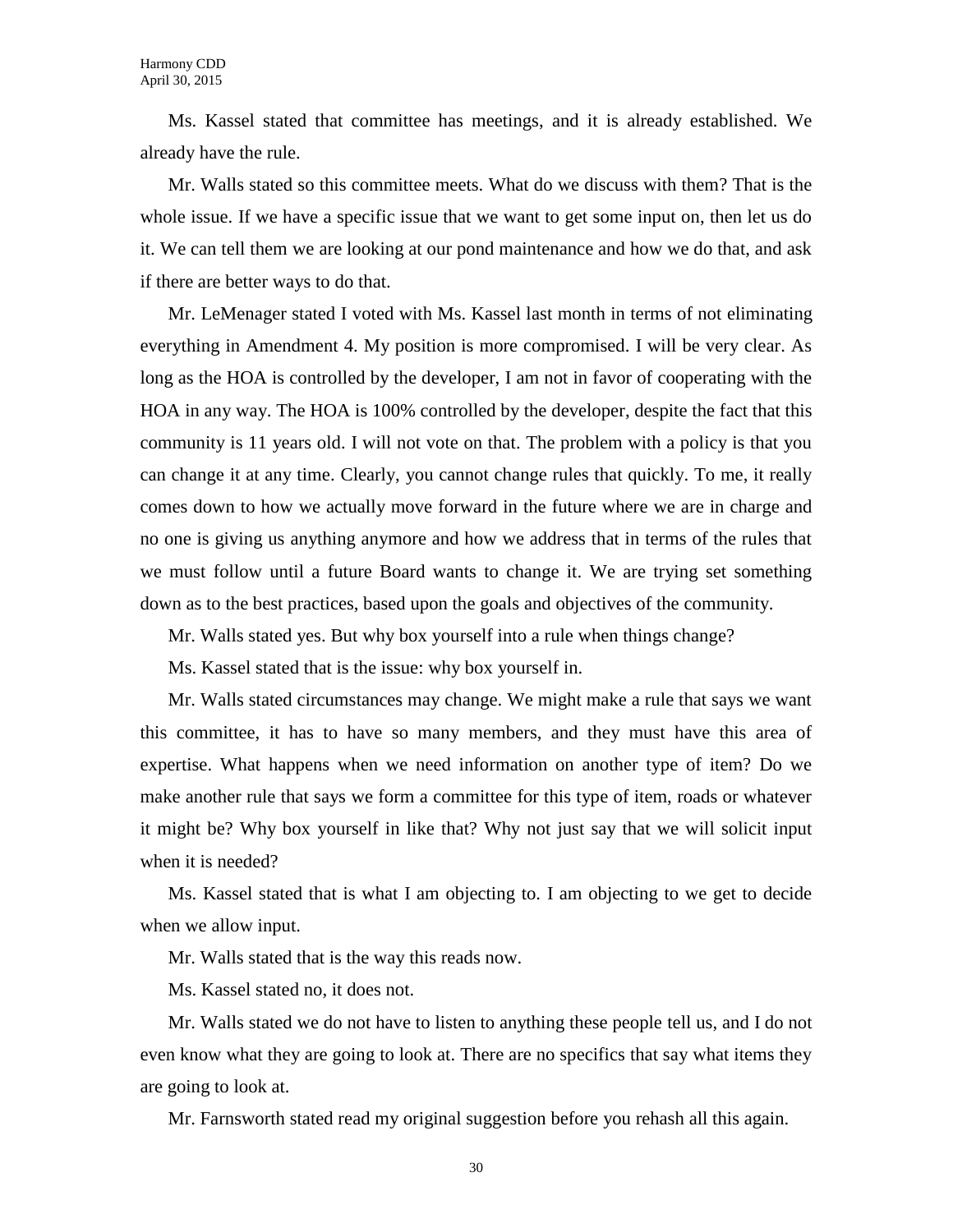Mr. Walls stated we will submit our changes to Mr. Moyer for the agenda package next month.

Ms. Kassel asked can we discuss Chapter 3?

Mr. Walls stated I recommend that we make the changes that we are asking for, and we will submit them to Mr. Moyer to discuss next month.

Ms. Kassel asked all our changes for all the rules?

Mr. Farnsworth stated yes.

Ms. Kassel stated the only problem I have with that is we have all these residents who are here to listen, understand, and learn what these changes are that we are proposing. If we make recommendations to Mr. Moyer that will appear in the rules, we are not informing them of what some of the proposals are to change the rules.

Mr. LeMenager stated we received specific proposals for Chapter 3.

Mr. Farnsworth asked do you want me to list out my suggestions, or do you want to read it?

Mr. LeMenager stated for Chapter 1, Amendment 4, we have said we are going to review it. There is obviously will to keep something, but it is just a matter of what we keep.

Mr. Walls stated if you have a major concept change to something in these rules, let us discuss it tonight. If we are talking about changing wording, let us not discuss it tonight. We will review that for next month's meeting.

Ms. Kassel stated with regard to Chapter 3, there is now a section on usage fees and rental schedule. It is in the agenda package that is on the website now. There are a number of fees for use of the soccer/football field, Swim Club, Buck Lake pavilion, Buck Lake fishing pier, and Town Square. There is information on damage deposits, on how many free rentals are allowed for residents versus non-residents, and other things like that the residents will want to know about.

Mr. Walls stated to be clear, the fees are for non-residents and non-resident entities.

Ms. Kassel stated the usage and rental fees do not say they are for non-residents.

Mr. Walls stated go to the next section for general provisions.

Ms. Kassel asked where does it say that 1.4.2 is only for non-residents?

Mr. LeMenager stated it does not. It says residents get two free rentals.

Ms. Kassel stated residents get two free rentals of a facility.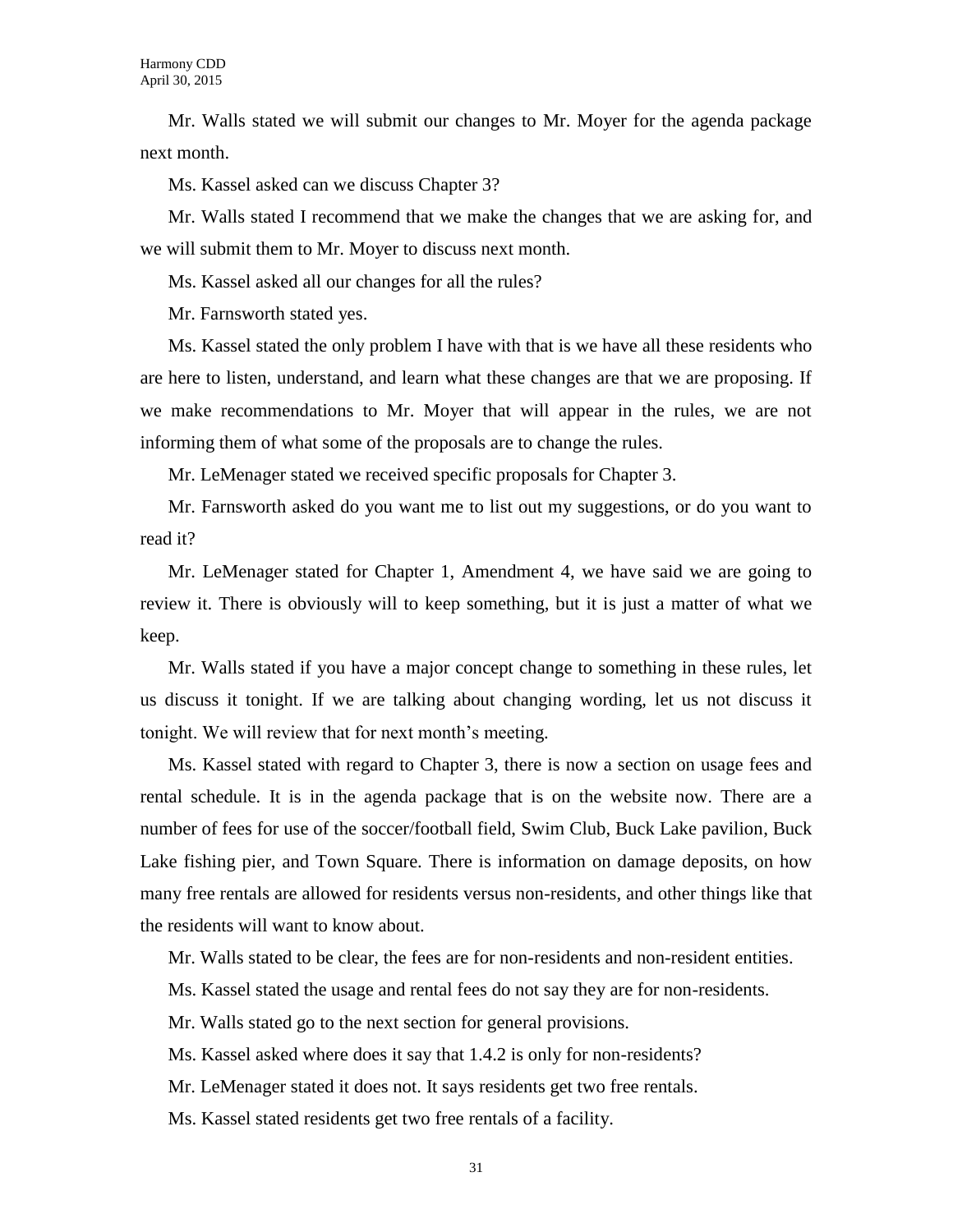Mr. Walls stated 1.4.3.3 says "The above-listed fees are applicable to all users of the District's recreational facilities, including but not limited to the following: for-profit and non-profit organizations, individuals who do not possess a valid access ID card pursuant to Chapter 4, Parks and Recreation Facilities Rules, and any resident reserving the facilities on behalf of a business or a non-profit organization."

Ms. Kassel stated that means it is for residents as well as non-residents.

Mr. Walls stated no. Residents are excluded from that list.

Mr. LeMenager asked then why have 1.4.3.4?

Ms. Kassel stated it does not say they are excluded. It says the above-listed fees are applicable to all users, including but not limited to. It does not say anything about excluding residents.

Mr. LeMenager stated that is right.

Mr. Walls stated I will give you that; it should not say that.

Mr. Farnsworth stated I reworded that in my revision.

Mr. Walls stated the intent is not for residents to pay those fees.

Ms. Kassel stated I am not saying residents should not pay usage recreational fees. I just want you to know that we are proposing these recreational fees, and I want input from the residents. One of these proposed changes that Mr. Walls included is that residents are limited to two free rentals of a facility per year. I do not know if that means of each facility, or of the total number of facilities. That needs to be made clear. I just wanted the residents to know those are some fairly substantial changes.

Mr. Walls stated these are lifted from Fishhawk's rules. These are just for discussion.

A Resident stated in the past, we have had a non-resident fee for someone to use our pool.

Ms. Kassel stated no one has ever paid that. This change is different. This is for use of the soccer field, the Swim Club, Buck Lake pavilion, the fishing pier, and Town Square.

Mr. Walls stated the idea is, from time to time, outside groups come in that do not pay our CDD assessments. They want to come in and use our facilities. Right now, they can do it for free, for the most part, because there is no fee in the rules. The intent is to change that.

Mr. Farnsworth stated to codify it.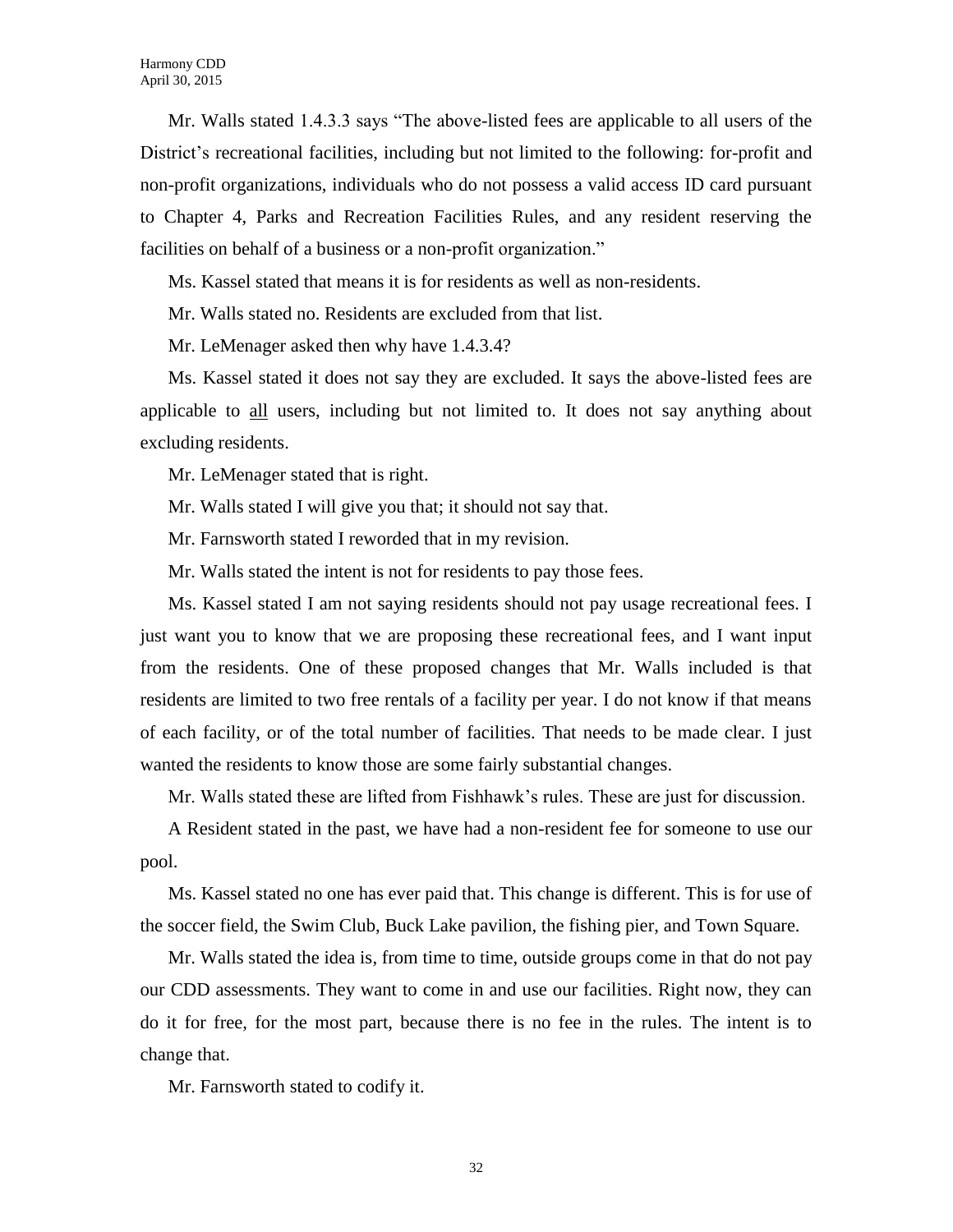Mr. Walls stated yes, so outside groups and non-residents who do not pay CDD assessments will have to pay a usage fee.

The Resident stated that is a good change.

A Resident asked so residents can use the field for soccer?

Mr. LeMenager stated we got the soccer and football groups to give us \$500 each, but if they are residential groups, then we just lost money.

Ms. Kassel stated this proposed change says limited to two free rentals of a facility per year.

Mr. Walls stated what that means is if you want to have a birthday party and you want to rent the pavilion, you can get it twice for free as a resident.

Ms. Kassel stated so it is for each facility, not for all the total number of facilities in total.

Mr. Walls stated yes.

Ms. Kassel stated we will have to make that clear if we are going to do that.

Mr. Walls stated yes.

Ms. Kassel stated I wanted to bring this forward so that the residents can look at those fees and come back to us with your thoughts.

A Resident asked will this be discussed at the next meeting?

Ms. Kassel stated yes.

The Resident stated I am trying to get the soccer schedule together.

Ms. Kassel stated the proposed change says \$15 per hour for the soccer/football field. The reason we used that amount is because we incur usage on those fields. The more heavily they get used, the more intensive our costs are to maintain them. We used Orange County's extensive study for Orange County's purposes of what it costs Orange County to maintain their facilities and parks when they have usage.

Mr. Walls stated that is the fee Orange County charges leagues that use their fields.

Mr. LeMenager stated I think this needs to be reworded a little, but I do support the idea that we need to have some defined fees in here. It is all up in the air now.

Ms. Kassel stated one of the things we discussed in the past was that a fee schedule is a policy and not a rule. If we put the fee schedule in here and we want to change it, then we have to go through another rulemaking process. If we have the fee schedule as a policy, then the rules will simply say to refer to the fee schedule.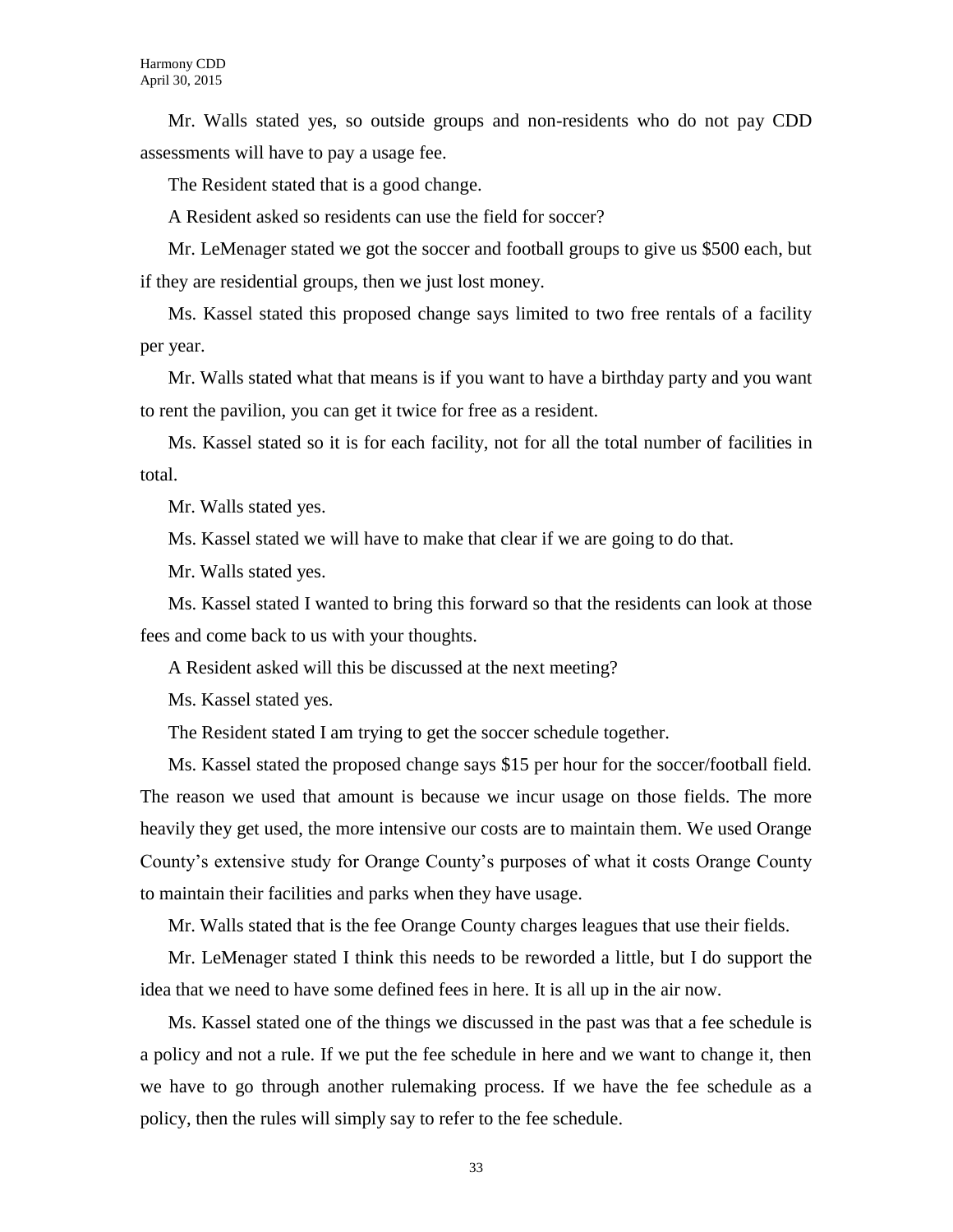Mr. LeMenager stated the trouble with that is it will be like the maps and attachments Mr. Farnsworth mentioned in Chapter 4: where are they. This is nice because it is the rule showing the fees.

Mr. Walls stated what I have seen in other places is they say these are the initial fees that are listed in the rules, and it allows for updates from time to time. Is it possible to have these initial fees in the rules and then three years later, we can adjust the fees? We can have language that says these fees may be adjusted from time to time by the Board without having to go through rulemaking to change that. Or should we just pull them out? How do other Districts do it?

Mr. Moyer stated they have done it both ways. Chapter 190, Florida Statutes, makes it pretty clear that in order to charge rates, fees, or charges, it has to be adopted by rule.

Ms. Kassel stated we have discussed before about not wanting to put fees in the rules and have a fee schedule that the rules reference.

Mr. Qualls stated I believe I saw in this rule the particular Statute. I am pretty sure it can be adopted by a resolution of the Board. Pursuant to the authority of Section 190.011(10), Florida Statutes, the Board can adopt a resolution. It is on page 257 of the agenda package, Chapter 3, Section 1.3.

Ms. Kassel stated that is new because it is in blue.

Mr. Qualls stated yes.

Ms. Kassel stated Section 1.3 of that chapter reads, "Pursuant to the authority in Section 190.011(10), Florida Statutes, and as may be provided by resolution which may be amended from time to time and adopted by the Board of Supervisors at a publicly advertised meeting, the District may collect Special Event fees or charges necessary for the conduct of District activities and services. Refer to Sections 8 and 9 of Chapter 4, Parks and Recreation Facilities Use for rules regarding Special Events."

Mr. LeMenager stated that is for special event usage. This is for normal usage.

Mr. Walls stated I think it is referencing the same thing.

Mr. LeMenager stated we need to be clear about what the fees are for.

Mr. Walls asked we could reference the fees in the rules and then pass a resolution outside of that to adopt the fees?

Mr. Farnsworth stated if you leave it in the rules, anyone who wants to look it up can easily find it, but not if it is a separate document.

34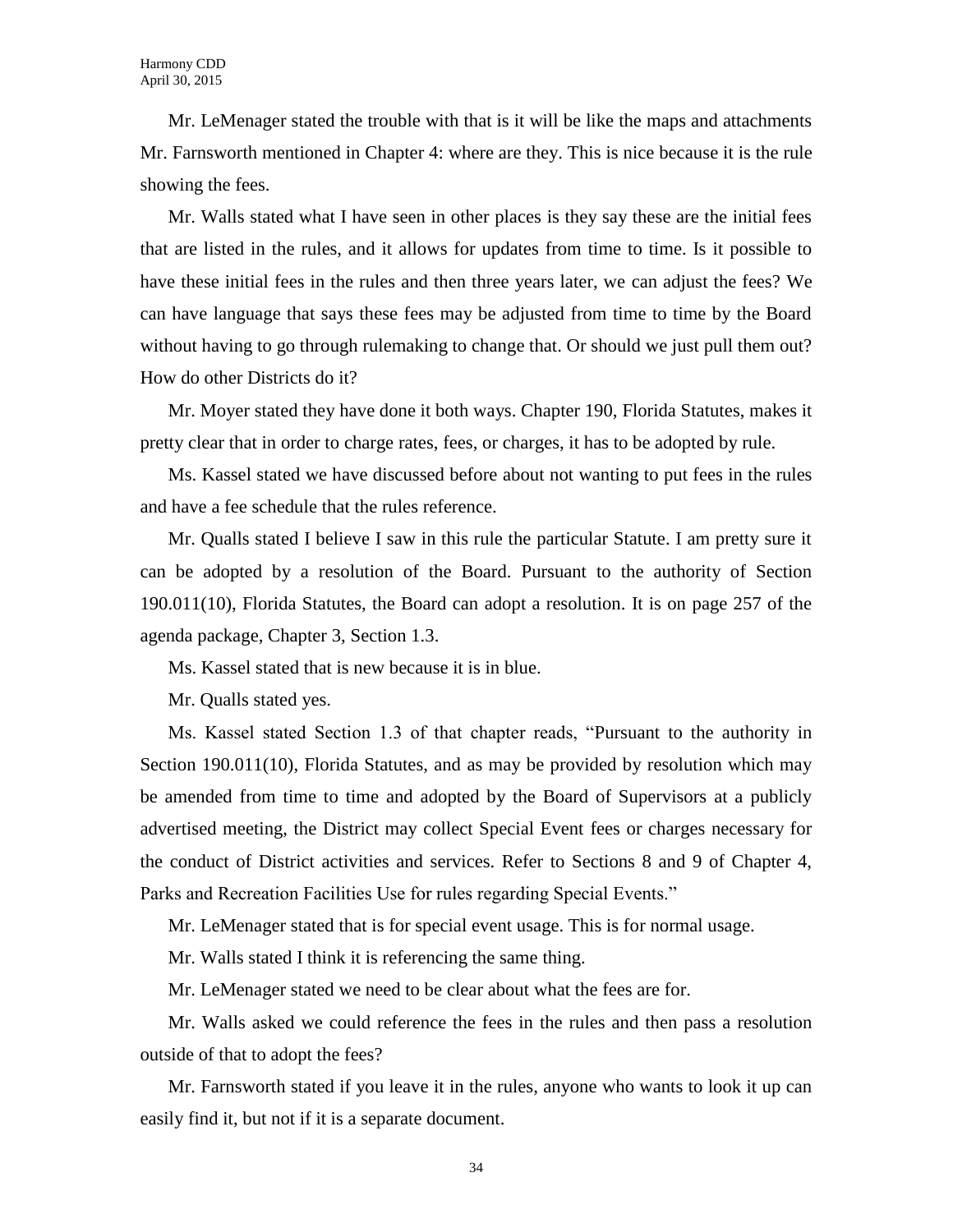Ms. Kassel stated not so easily. If it is a separate document, you can point them to that document. They do not have to go through 75 pages of rules to find it.

Mr. LeMenager stated hence Mr. Farnsworth's comment about having a table of contents.

Mr. Walls stated I agree with Ms. Kassel that we can have a link to the fee document. People can click on it to see what the fees are right away. You can do that anyway. It makes it difficult to change things. If we find that a fee is too low or too high, then we have to go through rulemaking to change that.

Mr. Farnsworth stated if that is all you are considering, it does not take that much to do. I am not in favor of a separate document.

Mr. Qualls stated your resolution can give you some flexibility in that regard, I think. The Statute says you have "the power to raise by user charges or fees, authorized by resolution of the Board, amounts of money which are necessary for the conduct of District activities and services and to enforce their receipt and collection in the manner prescribed by the resolution."

Mr. Walls stated we can adopt a resolution in any given month for the changes to the fee schedule.

Mr. Qualls stated you can do it either way you want to do it.

Mr. Walls stated I will include in my proposal for next month that this is the initially adopted fees that may be amended from time to time. I think that language "as may be amended from time to time" is already in there.

Mr. LeMenager stated we also need to clarify who these fees are applicable to.

Mr. Walls stated yes, that is easily fixed.

Ms. Kassel stated Chapter 4 includes the issue of owners and renters.

Mr. LeMenager stated we are going to see what Mr. Farnsworth has in mind.

Ms. Kassel stated Chapter 4 has to do with usage of the lakes, the pools, the parks, and so forth. There are not a lot of changes to Chapter 4.

Mr. LeMenager stated we did not really change much in Chapter 4 this time.

Ms. Kassel stated Mr. Farnsworth will send his additions about deposits or responsibility for damages.

Mr. Farnsworth stated yes, I suggested a change to Section 5.8.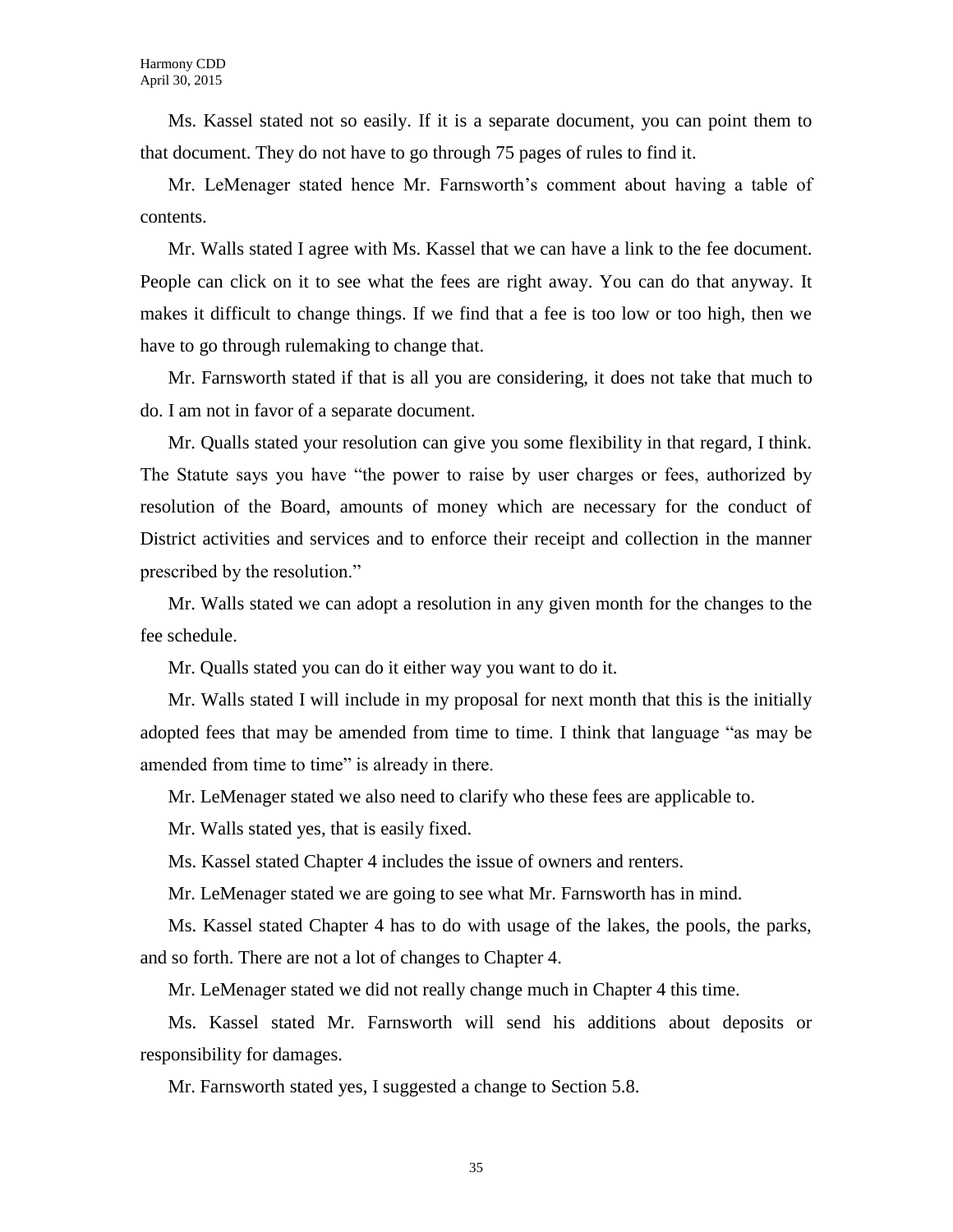Mr. LeMenager stated the dog park rules came from Chapter 1, Amendment 4. We just moved it.

Ms. Kassel stated for the benefit of the audience, Chapter 1, Amendment 4 was about the things we discussed earlier, but it was also strange in some ways. The exhibits for Amendment 4 really only dealt with the dog park, nothing else but the dog park. It includes rules to follow and forms to fill out. We took the dog park part and included it in Chapter 4, which is more about use of the facilities. That is why it was put in Chapter 4 and removed from Chapter 1, Amendment 4. No matter what happens to Amendment 4, the original Amendment 4 going into this rulemaking procedure, all the dog park rules at the end of Amendment 4 will be removed anyway. One of the reasons it will be removed is when those rules were created, we had the Harmony Institute, and at the time, there was a more active Companion Animal, Habitat, and Wildlife Committee that was registering pets, taking photographs, and issuing tags. They may have also been policing dog park rules a little more. The Harmony Institute's presence is pretty much gone, so there is really no manpower behind registering pets and keeping a database. Instead, a Harmony resident has created a Harmony Family's Pets Facebook page, so you can register your pet there.

Mr. Walls stated we are all clear on how we are going to handle the rules process next month. We have covered all the substantial issues tonight.

Mr. Qualls stated I will provide a memorandum for the Board. Mr. Moyer just showed me the specific requirements for rates and fees. Just so everyone is aware, you will have to publish all those things in the newspaper. Before you can impose fees, you have to put everyone on notice and have a public hearing. It is not different than what we have been saying. Look at Section 190.035, Florida Statutes.

Mr. Walls asked can we look at combining that with the public hearing on the rules? Mr. Qualls stated yes, I think that makes the most sense.

## **TWELFTH ORDER OF BUSINESS Supervisor Requests**

There being none, the next order of business followed.

**THIRTEENTH ORDER OF BUSINESS Adjournment** The next meeting is scheduled for Thursday, May 28, 2015, at 6:00 p.m.